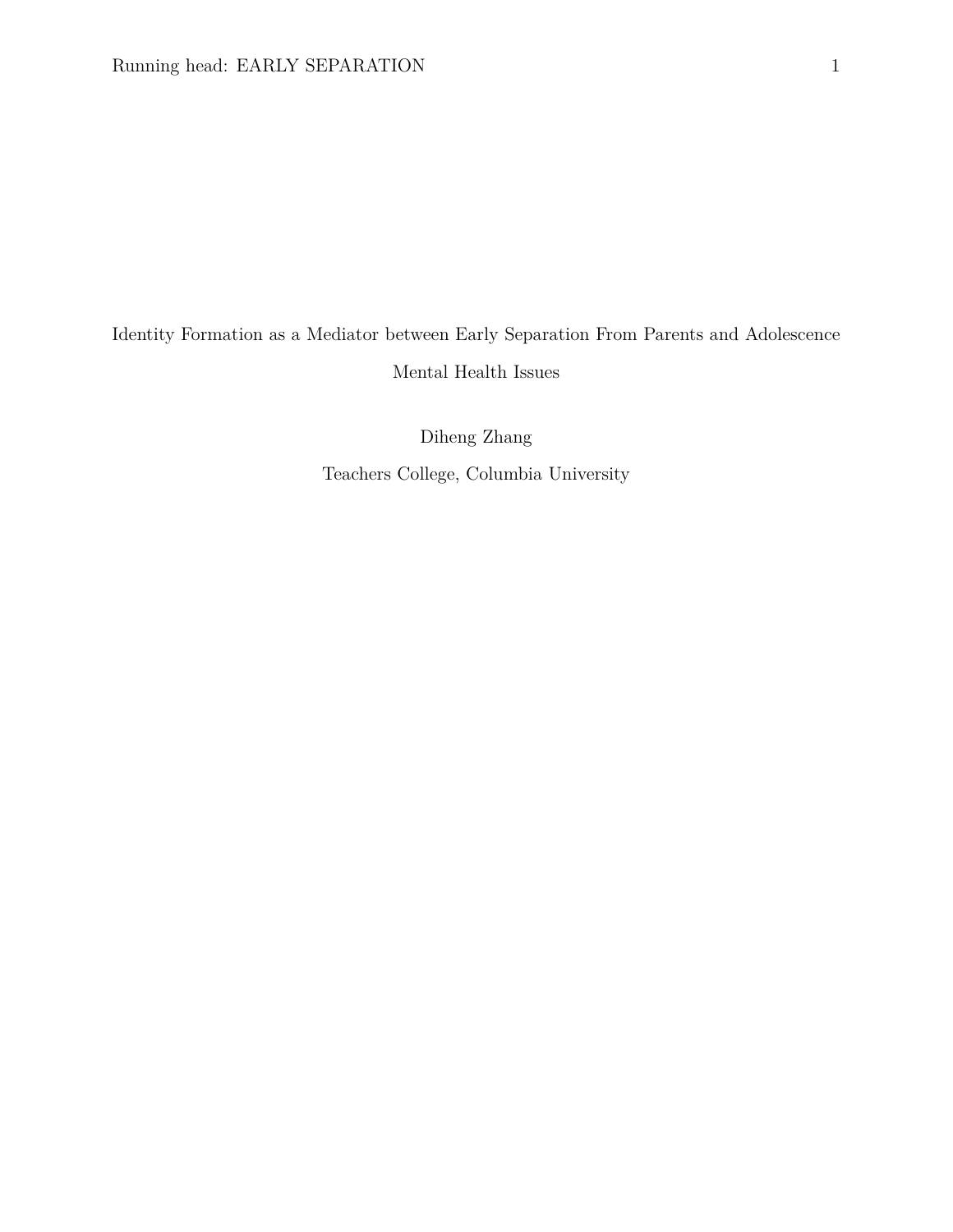#### Abstract

Early experience of separation from parents was claimed to be relevant to later onset of mental health problems including depression, anxiety and borderline personality in adult age. However, research outcomes are various and the underline developmental pathway is unclear. This research investigated the effect of early experience of separation from parents on the tendency of depression, anxiety and borderline personality among middle school age students in China. Identity formation condition was assessed as a hypothetical developmental mediator on the possible correlation. The outcome of this research did not support the hypothesis that early experience of separation from parents or negative relationship with caretakers in early ages is correlated to mental health issues at later developmental stages. Early relationship with primary caretakers and mental health outcomes at adolescence ages were found correlated to different dimensions of individual identity formation process respectively. Research implications were discussed.

*Keywords:* Early Separation, Identity Formation, Mental Health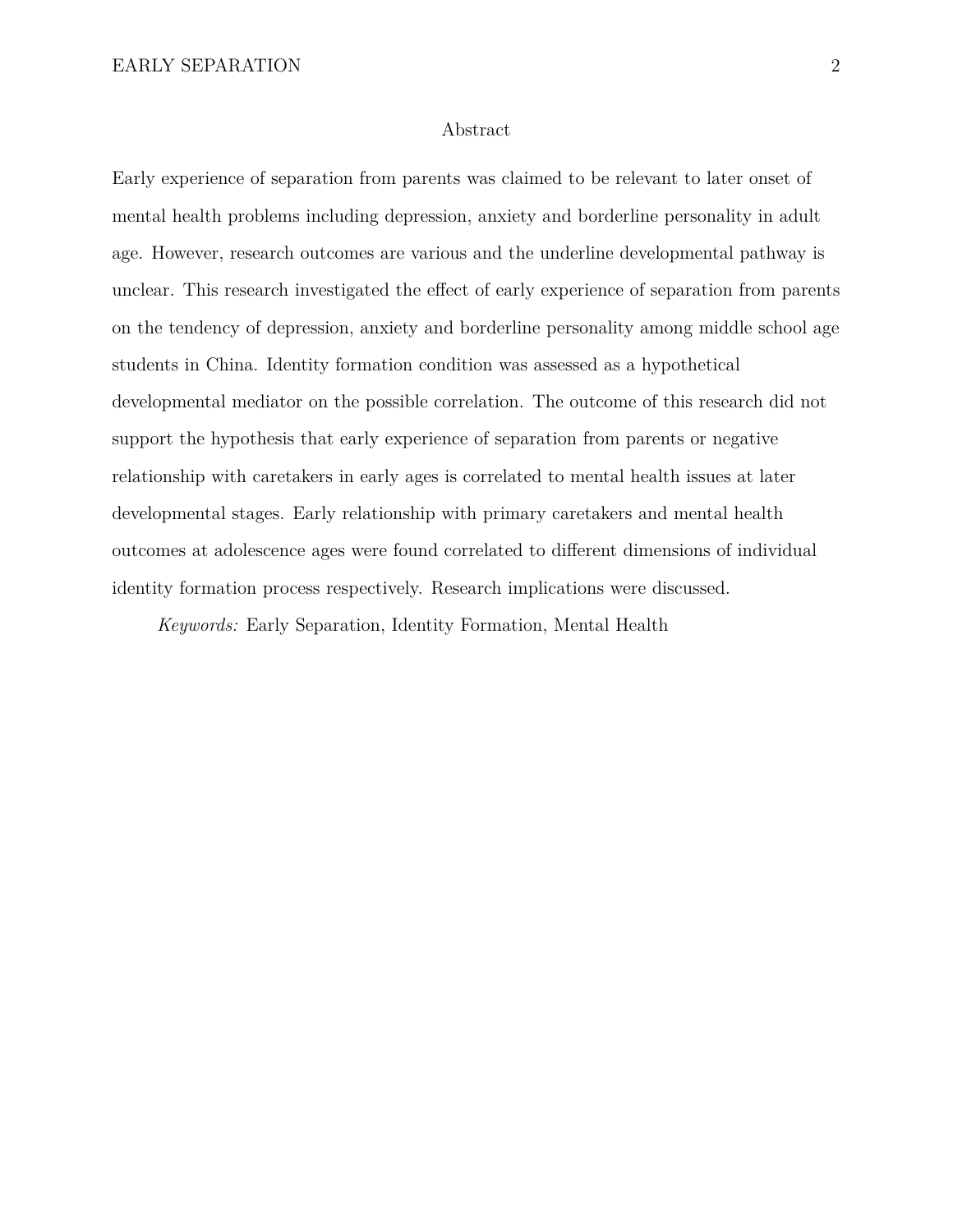Identity Formation as a Mediator between Early Separation From Parents and Adolescence Mental Health Issues

#### **Introduction**

Early childhood traumatic experience is correlated to later psychopathology: this has been a basic assumption in the field of psychology since Freud. In 1969, Bowlby (1969) proposed the "attachment theory" which stated that the secure attachment between infants and their primary caregiver is key to the infants' mental health later into adulthood. Therefore, parental absence as an extreme and unique form of negative parenting experience, was postulated to be a significant predictor for both child and adult psychopathology, because it would lead to "insecure attachment" (Bowlby, 1969). Bowlby (1969) defined "parental loss" as parental deaths or separation from parents in duration of more than 2 months, happening before the age of 12. Since then, numerous researches have been done trying to validate the attachment theory. For some mental health problems, including depression, borderline personality disorder and conduct problems, the correlations between parental absence and the mental health issues are well supported by research (Barone, 2003; Kendler, Neale, Kessler, Heath, & Eaves, 1992; Kunugi et al., 1995; Luo, Gao, & Zhang, 2011; Malone, Westen, & Levendosky, 2011; McLeod, 1991; Slavich, Monroe, & Gotlib, 2011; Srinivasan & Raman, 1988; Tennant, Bebbington, & Hurry, 1980). In a research (Slavich et al., 2011) done on 100 adults (74 females) between the ages of 18 and 58 in the United States, a phenomena called stress sensitization was found. Participants who experienced parental separation in early life, tended to develop depression under lower stress life events. Particularly, they tended to develop depression much easier when facing interpersonal loss events. Some research also found potential evidence for insecure attachment being as a mediator between negative parenting experience and mental health issues later in life. A study (Luo et al., 2011) on children in China revealed that, adolescents who separated from their parents physically during their early childhood, showed lower self-esteem and confidence, higher overall elevated anxiety level,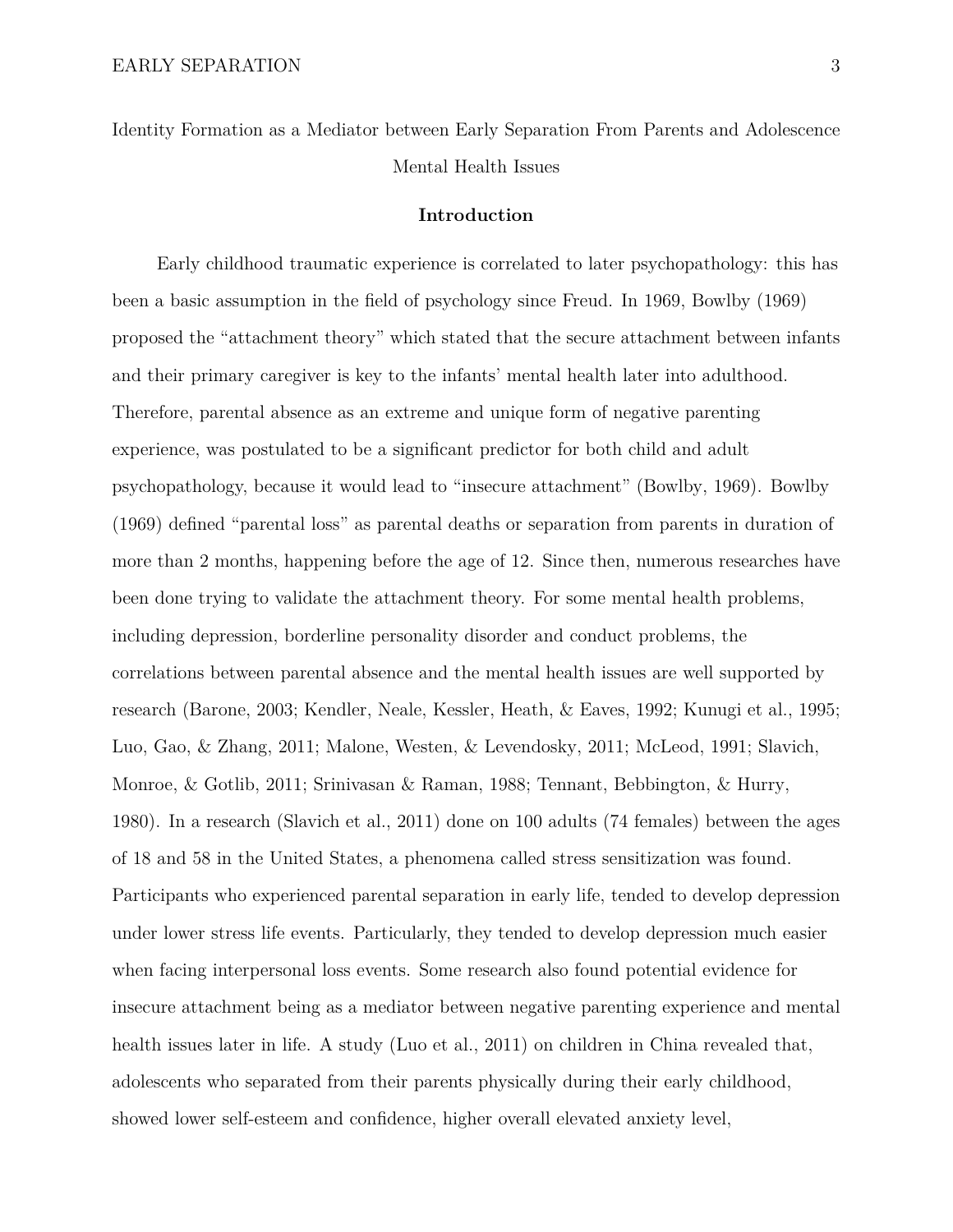hopeless/helpless ideation and depressive level than control group did. They tended to hold ambivalent attitudes toward relationships with peers and the authority, which manifested obstacles in forming secure relationships. In another research, Rusby and Tasker (2008) investigated 859 respondents aged 62–72 who experienced the British evacuation of children during World War II. They found that respondents evacuated between the ages of 4 and 6 years showed lower incidences of secure attachment style (38% and 27% respectively), comparing to those who did not evacuate (64% and 44%). This indicated that early traumatic separation experience, even in a limited amount of duration and occurred as a single episode, did lead to disturbance in attachment formation. All these findings supported the attachment theory, and hinted that insecure attachment styles could potentially explain the correlation between early parental separation and mental health issues like depression and other personality disorders. According to the attachment theory, it is likely that the early experience of parental neglect or absence created barriers for the individuals to form and sustain secured and meaningful interpersonal relationship later in life, which eventually leads to psychopathology in later childhood or adulthood.

However, a deeper look into the literature yielded a more complicated picture than the straightforward assumption. First, research findings are not consistent for a wide range of psychopathology. The relationships between many severe mental disturbances and parental absence, including dissociative personality disorder and schizophrenia, are still in doubt (Furukawa et al., 1998; Harris, Brown, & Bifulco, 1986; Haslam, 1978; Krueger, 1983; Letzter-Pouw & Werner, 2012; Malone et al., 2011; Mishne, 1979; Räikkönen et al., 2011; Roy, 1980; Schiffman et al., 2001; Srinivasan & Raman, 1988). Second, the limitation of research methods and the misinterpretations of the findings also raised criticism (Tennant, 1991; Tennant et al., 1980). The poorly defined concept of parental absence, the complexity of its underlining psychological process (Krueger, 1983) and the unclear pathway are the main doubts raised by previous researches. Some researchers (Kendler et al., 1992; Tennant, 1991) believe that the correlation between early separation experience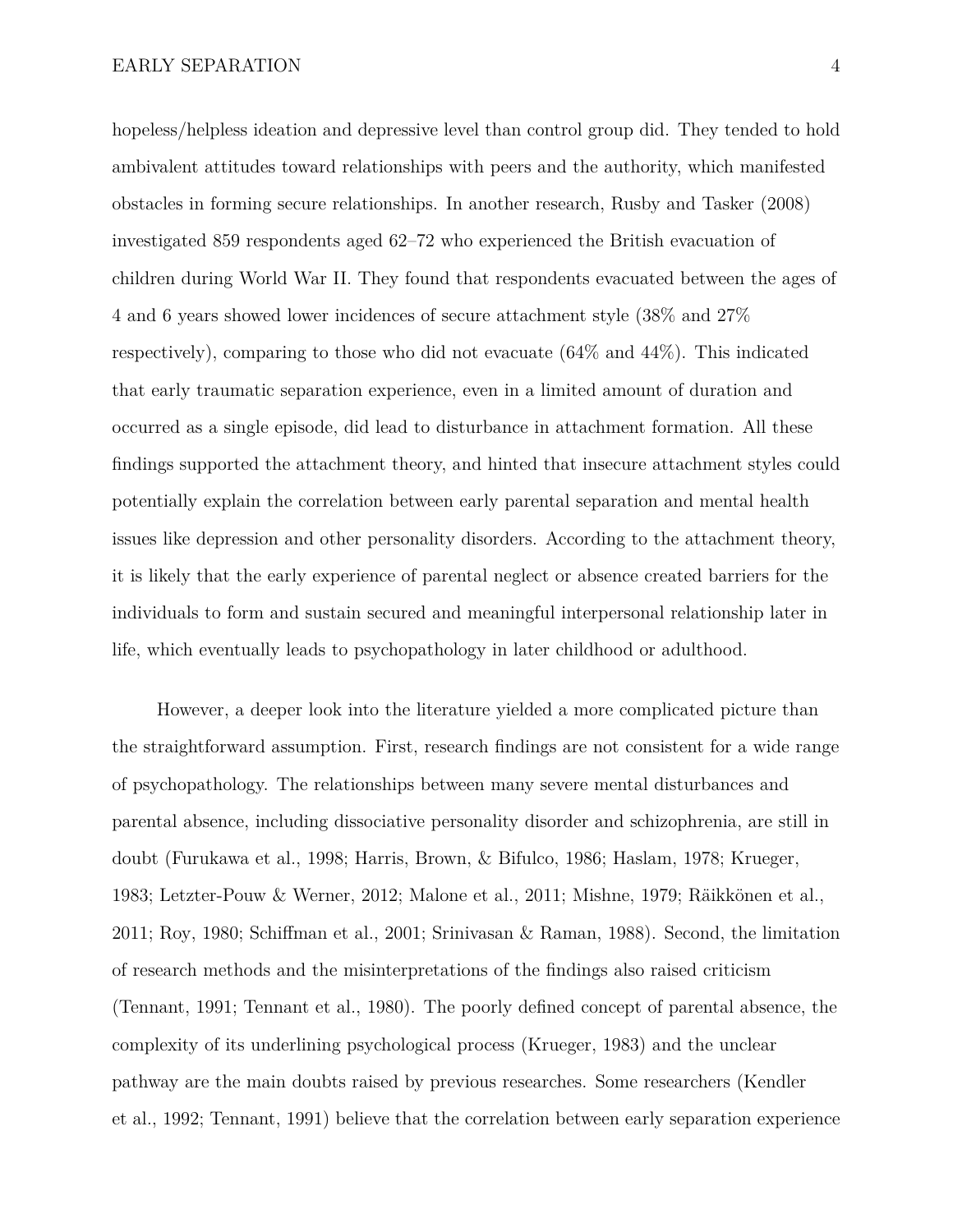and psychological disturbance "...are quite brittle, largely because the confounding effects of genetic and environmental factors preceding the loss have not been adequately accounted for". In research, many factors were found to affect the correlation between early separation

from parents and adult psychopathology, including gender, parental loss or maternal loss, culture background, Social Economic Status (SES) before and after the separation, parenting status after separation, and age when separation happened (Coffino, 2009; Harris et al., 1986; McLeod, 1991; WIM Meeus, Oosterwegel, & Vollebergh, 2002; Schiffman et al., 2001; Srinivasan & Raman, 1988; Tennant, 1991). Coffino (2009) in a prospective longitudinal study found that, only experience of parental separation between age five and second grade showed strong correlations to adult major depression disorder (MDD), which the time frame is well beyond the critical developmental time point proposed in the attachment theory (before age 4) (Bowlby, 1969). Also, similar research conducted in India and Japan (Kunugi et al., 1995; Srinivasan & Raman, 1988) on the different effects from paternal loss and maternal loss revealed contradictory results. Srinivasan and Raman (1988) found that only paternal loss contributed to later psychopathology of children, and they claimed that it may due to the central role of father in Indian families, as a foundation of family income and SES. However, Kunugi et al. (1995) found that in Japan maternal loss created severer influences on children because mothers play a crucial role as caregiver, while Japanese fathers were likely in lack of proper skills in raising children since those skills were considered as "woman's job" in their culture. Other researches (Räikkönen et al., 2011; Rusby & Tasker, 2008) also implied the buffer effect of SES on attachment formation and psychopathology among children with early parental loss experience, either by death or by separation. These findings implies that, the possible negative consequences of parental loss, like decreased family income, lower family SES, shorten caring time from remained parent due to longer working time in reaction to financial pressure, rather than attachment disruption per se, enhanced the change of child's aberrant symptoms and behaviors. In other words, "lack of parenting" could be a more important factor than "lack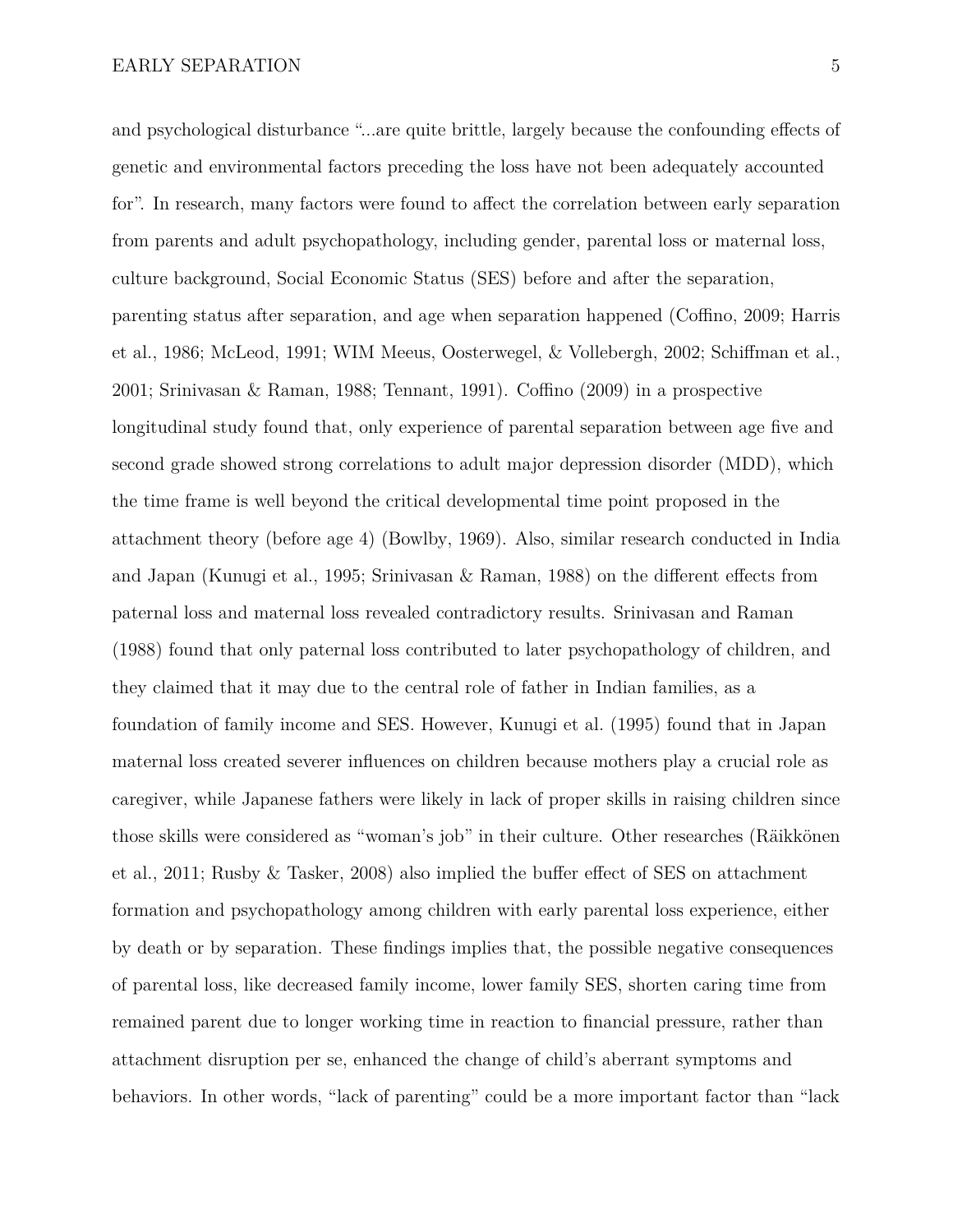of parents/attachment" in this process. Therefore, doubts remained in the assumptions that early parental separation/loss would lead to mental health issues later in life, and cogent conclusion is yet to be claimed. The trajectory which leads the children from early traumatic experience to adult mental problems also remains unclear.

In this paper, we aim to investigate the relationship between early separation from parents and later mental health status during puberty, and compare potential mediators for this relationship. To aim for a better control of the confounding effects, we collected our sample from a unique population in China, the so called "Left-behind children". "Left-behind children" is usually referring to the kids of the migrant workers in China. As a result of the economic boom in China, more and more citizens from the rural area migrate into the urban area to join the labor forces in hope of a better household income. According to the Fifth National Population Census of the People's Republic of China (citation needed), 42.4 million people living outside of their home provinces (i.e., outside of the province where they were legally domiciled). Because of the population regulation policy in China, these migrated workers have no access to local public education resources and therefore their children usually would have to stay in their original province to receive free public education. "Left-behind children" usually were taken care of by their other relatives, have similar or higher house hold income comparing to their local peers, and receive the same public education as other children(citation needed). Therefore, the "Left-behind children" formed a natural "control group" which the only difference from their local peers group is their tragic physical separation from their parents.

Also, we proposed that identity formation (E. Erikson et al., 1968) as another important developmental process, could potential serve as the mediator between early experience of parental separation and later mental health issues. Identity formation is one of Erikson's eight developmental stages (E. Erikson et al., 1968). In Erik-son's theory, adolescents of age 13 18 are likely to encounter the stage of "Identity vs. Role Confusion". In this stage, adolescents grow both occupationally and ideologically. It requires them to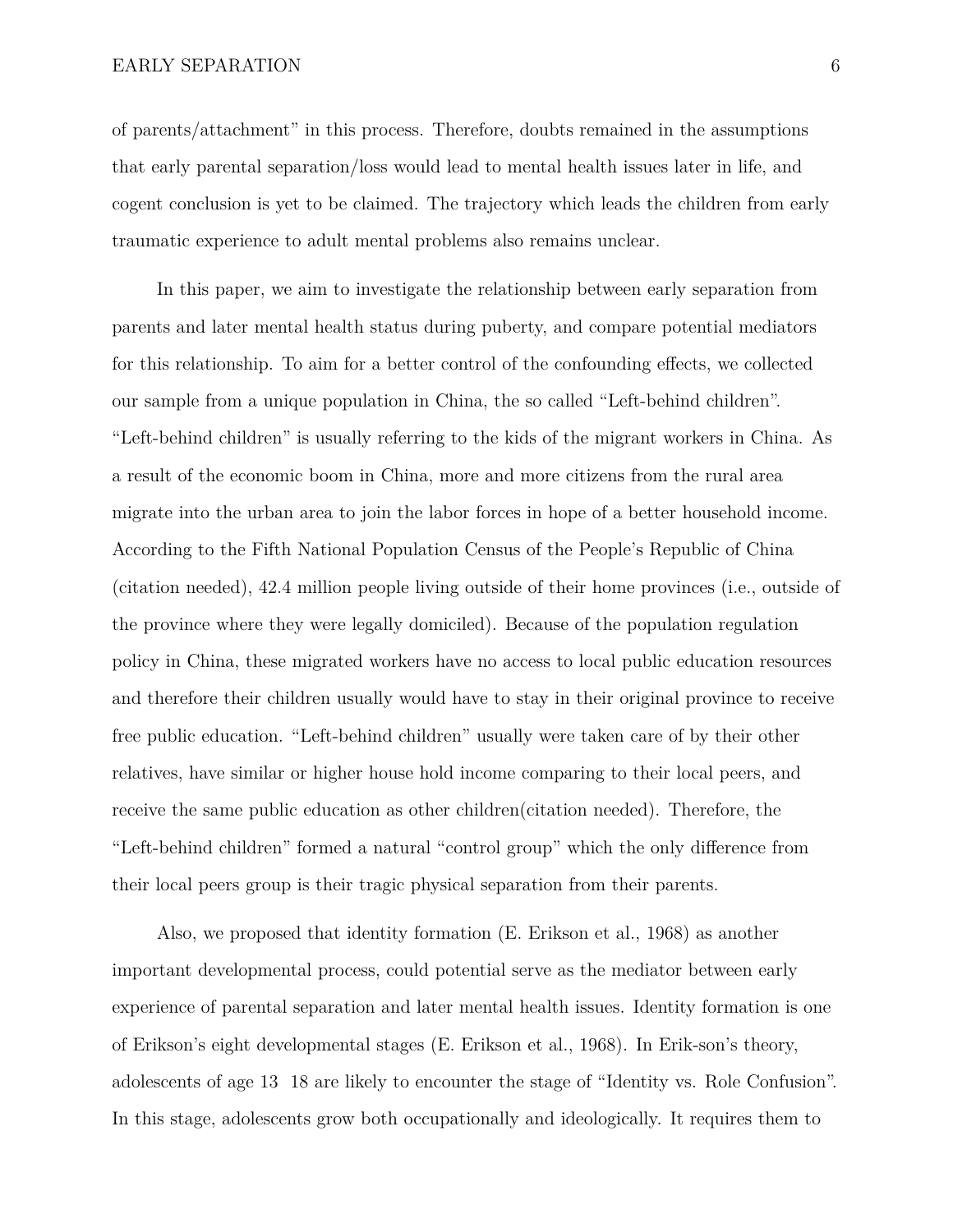incorporate new information and childhood experience to achieve a new identification of self. Those who successfully go through this challenge would develop a quality named "fidelity", which Erikson referred to as " ...the ability to sustain loyalties freely pledged in spite of the inevitable contradictions and confusions of value systems" (E. H. Erikson, 1978, p. 28). Researchers have found that the relationship with parents have an influence on an adolescent's identity formation (Bartle-Haring, Brucker, & Hock, 2002; Grossman, Shea, & Adams, 1980; Grotevant & Cooper, 1985; Guerra & Braungart-Rieker, 1999; Lucas, 1997; Luyckx, Soenens, Vansteenkiste, Goossens, & Berzonsky, 2007). In a research done by Grotevant and Cooper (1985), the quality of communication within family were associated with identity exploration for female adolescents, while for male adolescents, only father-son interactions were relevant. According to Bartle-Haring et al. (2002), mothers' sense of providing a secure base for their children in college influences their children's identity achievement, whereas fathers' anxiety about distancing has both negative and positive influences on their children' foreclosure depend-ing on the gender of the child. On the other hand, theories based on the Eriksonian developmental models also predict that the failure to fulfill identity formation could lead to mental health problem including low self-esteem, depression, anxiety, and borderline personality disorder during adolescence (Berzonsky, 2003), which is supported by a few empirical research (Wim Meeus, 1996; Waterman, 1982). In Luyckx, Goossens, Soenens, and Beyers (2006), Luyckx proposed an four-dimensional structure (Commitment Making, Identification with Commitment, Exploration in Depth, and Exploration in Breath) to capture identity formation, and the result indicated that Commitment Making and Identification with Commitment were negatively correlated to participants' depression symptoms, while Exploration in Breadth was positively correlated to participants' depression symptoms. In a recent extension of the

Maladaptive Exploration) as a complement to the exploration in breadth and in depth, in order to capture the specific part within the identity developmental process that is related

previous research, Luyckx et al. (2008) added a fifth dimension (Ruminative or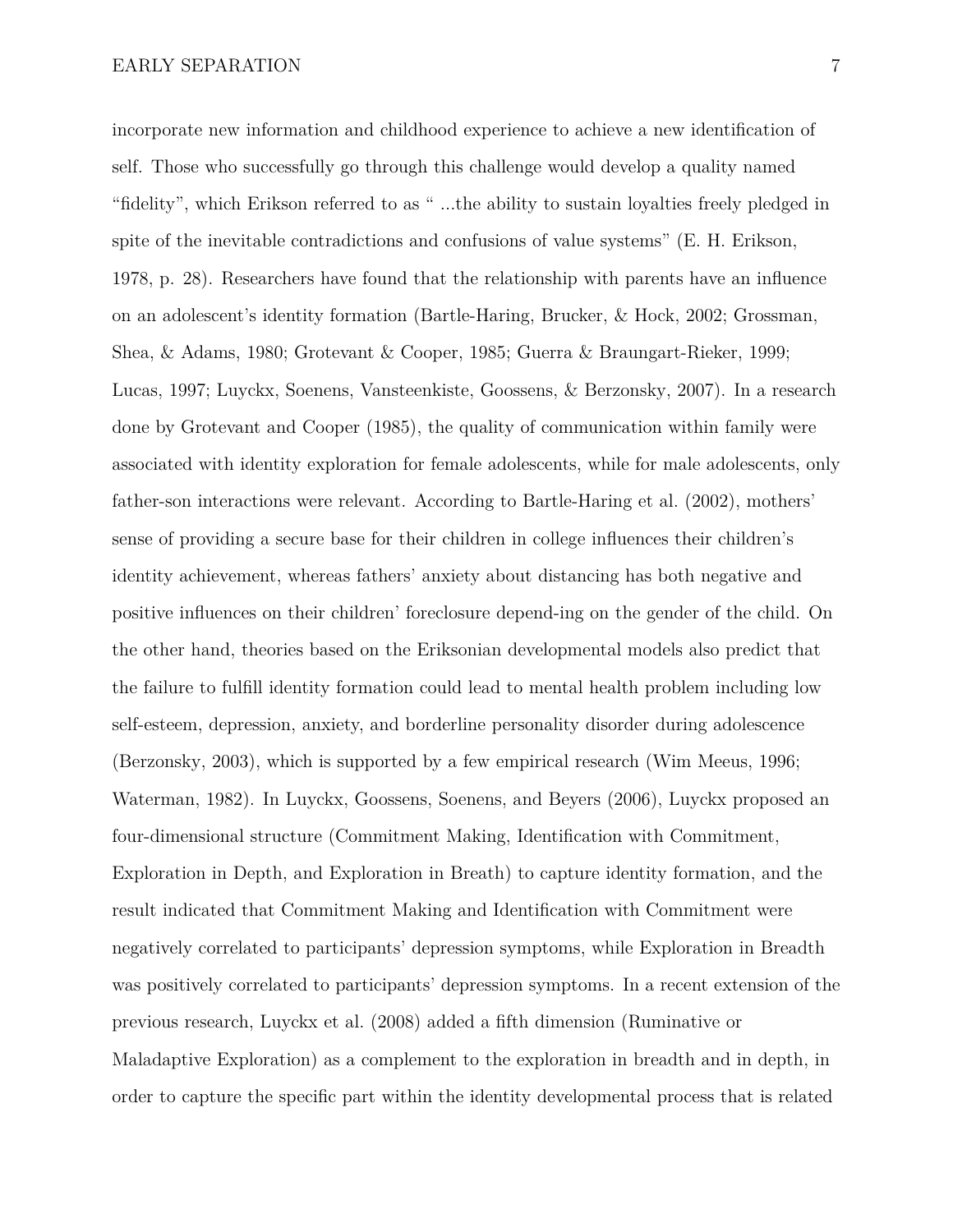to anxiety and depression. It is believed that those who struggled much in exploration and failed to reach a commitment (Moratorium) may be more prone to psychopathology than those were inactive in both exploration and commitment (Diffusion), because engaging in perpetual moratorium may lead to experience of aggravated identity confusion and dissolution (Berzonsky, 1985; Marcia, 2002; Stephen, Fraser, & Marcia, 1992). These individuals seemed to be locked in a ruminative cycle of continuing exploration, characterized by a repetitive and passive fo-cus resulting in a sense of hopelessness and uncontrollability of their current situation.

#### **Hypothesis**

Therefore, given the doubts and possible alternative pathway models mentioned above, our hypotheses for this study were: A. early separation from parents, and poor child-primary caretaker relationship are associated with an adolescent's mental health condition (depression, anxiety and borderline personality tendency); B. identity formation status is a mediator for the relationship proposed in Hypothesis A.

#### **Method**

#### **Participants**

Participants of this study  $(N = 196)$  were sampled from a school that enrolled around 1,500 students from seven grade to nine grade in the Da Yu County, which belongs to the region of Gan Zhou in Jiang Xi province, China. Following the government's new policy for "left-behind" children, the school keeps a list of all the students with one or both parents working in cities away from home. There were 153 students on the list at this school. 114 students on the list were recruited according to their availability during testing as experiment group. All of them had experience of early separation with at least one of their parents. Another 82 students from eight grade who grow up with both parents were recruited as the control group. Every participant was assigned a participant number and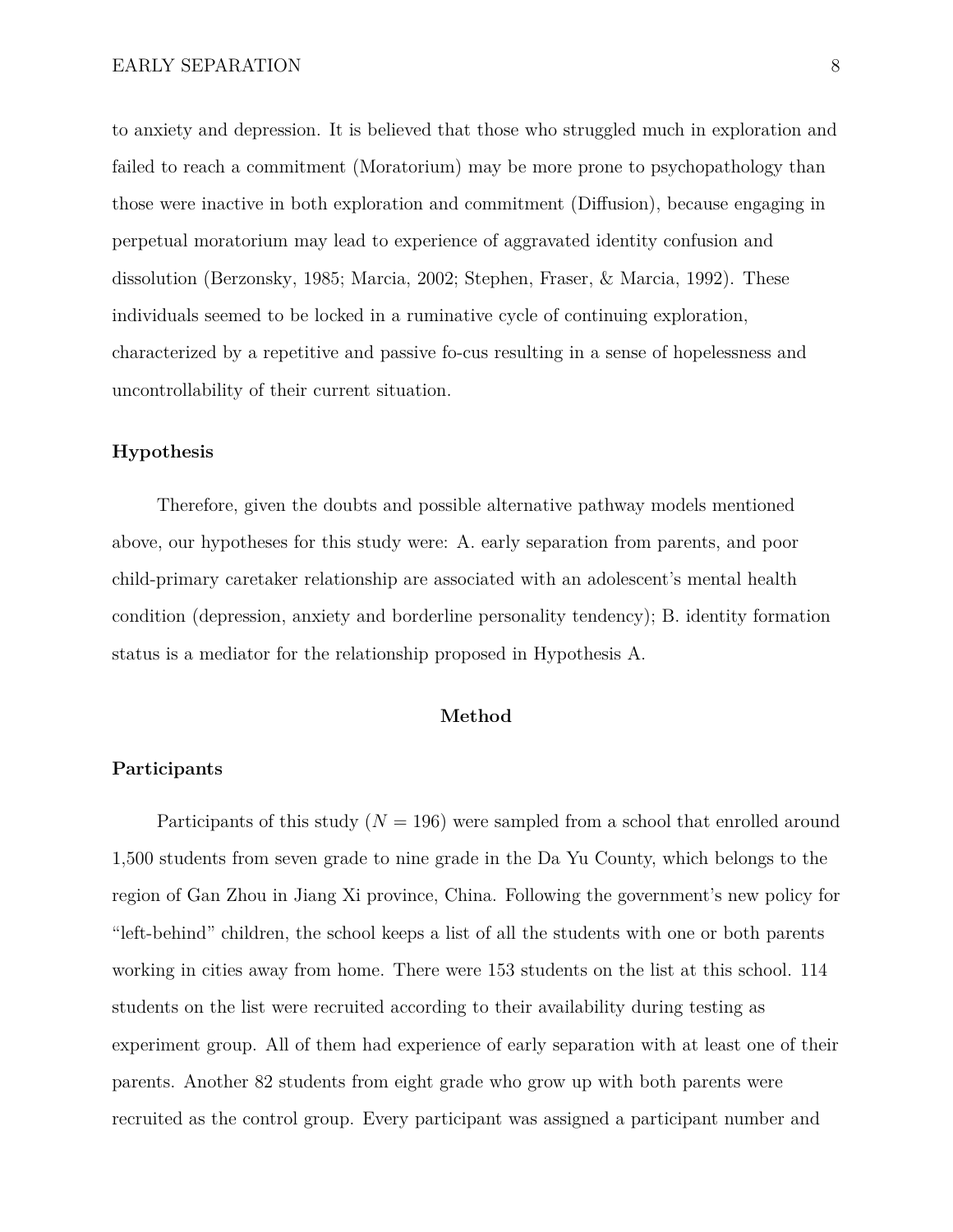was asked to complete an online survey using Qualtrics in the school's computer room. No identifiable information was collected online. Their names and contact information were collected and stored separately. Each participant signed a consent form electronically on Qualtrics before starting the survey.

#### **Materials**

Information on participants' age, gender, and family income were collected. Measurements assessing their friendship quality, mental health outcomes and identity formation were applied. Participants were asked to choose their family net income from one of the four categories: less then  $1,000RMB$  (< \$150) per month; 1,000 - 5,000 RMB (\$150 - \$750) per month; 5,000 - 10,000 RMB (\$750 - \$1,500) per month; more than 10,000 RMB (> \$1,500) per month. Participants were asked to evaluated their relationship with their primary caretakers at early ages in a seven-point scale (From "1- Very Bad" to "7-Very Good"). Mental health related measurements are as followed:

**Patient Health Questionnaire-9 (PHQ-9).** PHQ-9 is a self-administrative diagnostic instrument for depression. It scores each of the nine symptoms of depression (based on the Diagnostic and Statistical Manual of Mental Disorders - IV) from 0 (not at all) to 3 (almost everyday). It is widely used in clinical research to evaluate the severity of depression symptoms (Kroenke & Spitzer, 2002). The Chinese version of PHQ-9 has established its validity and reliability in mainland China. It is also recommended as a screening tool for adolescent depression in China, with a sensitivity of 89.5%, and specificity of 77.5% in Chinese adolescents (S.X. Zhou, 2012). Higher scores on PHQ-9 indicate more depression symptoms.

**GAD-7.** GAD-7 is a seven-item general anxiety disorder scale. It has good reliability, as well as criterion, construct and factorial and procedural validity (Spitzer, Kroenke, Williams, & Löwe, 2006) It is also translated into Chinese and widely used among Chinese adolescents. Higher scores on GAD-7 indicate more anxious symptoms.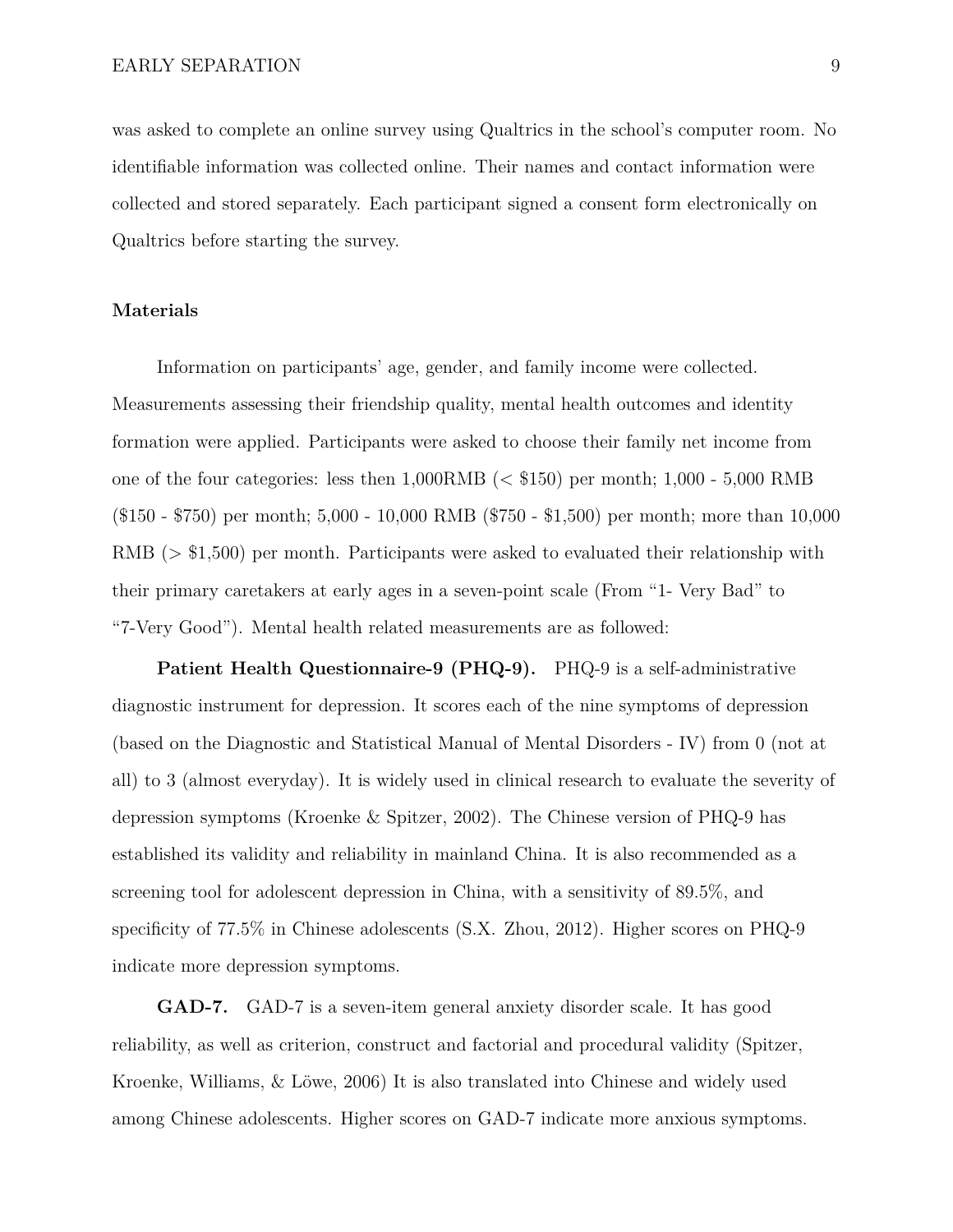**The Friendship Scale.** The friendship scale was originally developed to measure social isolation, which represented as a lack of support from others who can provide social integration, nurturing, alliance and guidance. It is a short and comprehensive self-administrative scale that measures different domains of friendship quality and social isolation. It has good reliability (Cronbach's alpha= .76), and good content validity, construct validity and criterion validity in all age groups (Hawthorne & Griffith, 2000). It was translated by the author of this paper, and back translated by another native Chinese speaker. The back translation showed that the translation accurately expresses the original meaning of the scale. Higher scores indicate a better relationship with friends in general.

**SNAP-2 Borderline Personality Sub-scale (33 items).** The Schedule for Nonadaptive and Adaptive Personality- $2^{TM}$  (SNAP- $2^{TM}$ ), designed primarily as a clinical instrument, is a factor-analytically derived, self-report test including 390 True/False items designed to assess trait dimensions in the domain of personality disorders. The SNAP-2 has been studied in both patient and non-patient samples about a wide range of self-report and clinician-rated measures, including the Minnesota Multiphasic Personality Inventory (MMPI), MPQ, Five-Factor Model of Personality, state and trait mood, and interview-based ratings of personality disorder criteria. In our research 33 items from SNAP-2 utilized in Borderline Personality diagnosis were selected and translated into Chinese by the author of this paper, and the result of back translation was satisfying. If participants answer "Yes" to the question, they will score 1 point for that item, and if they answer "No", they will score 2 points. Therefore higher scores indicate fewer symptoms for borderline personality tendency in our analysis.

**Dimensions of Identity Development Scale.** Dimensions of Identity Development Scale (DIDS) (Luyckx et al., 2008) was developed to assess the identity formation process, with a comprehensive model for identity measurement in general context, which were constructed with with five dimensions including commitment making, identification with commitment, exploration in breath, exploration in depth and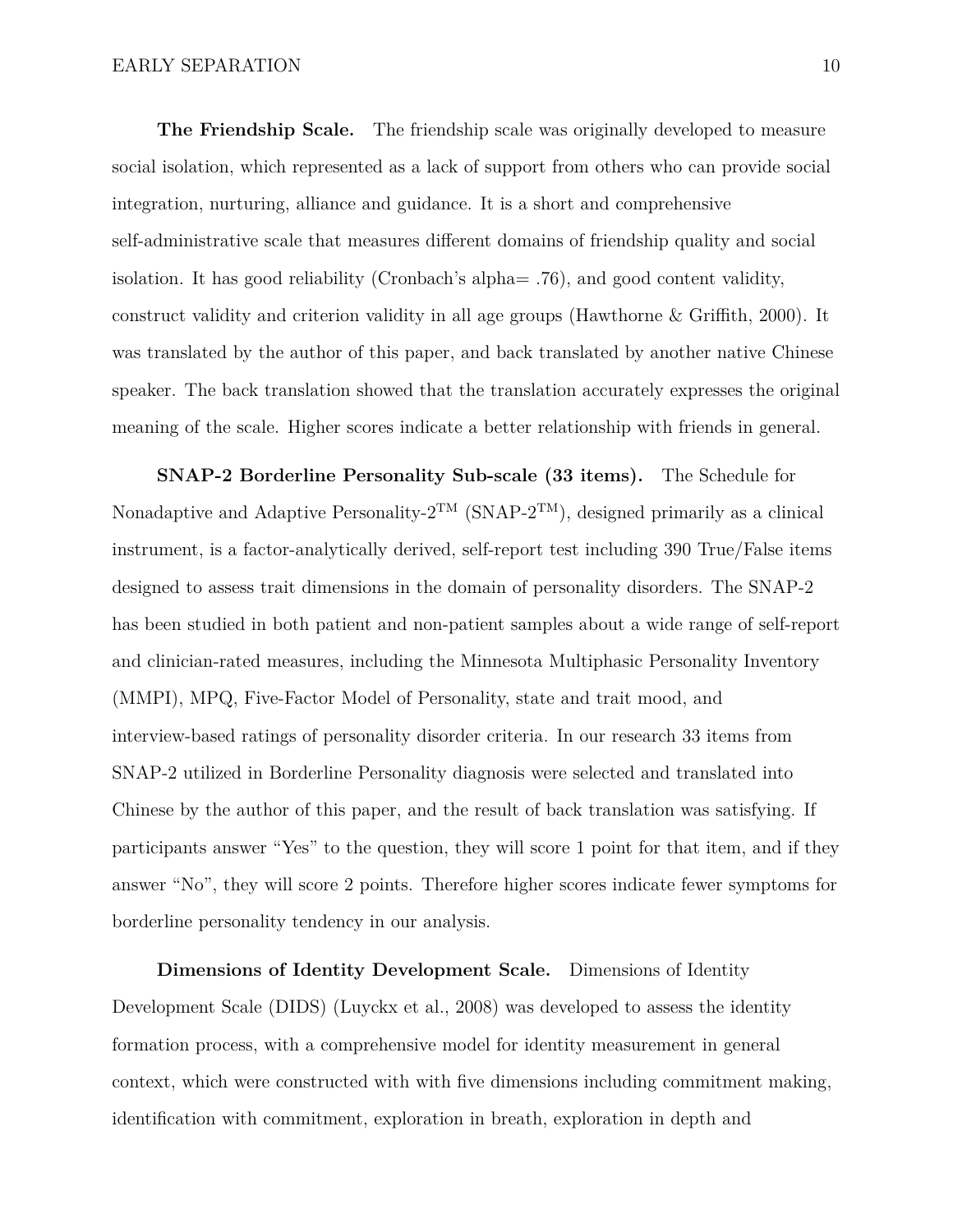ruminative exploration. It includes 25 items (5 items for each dimension). Items were answered according to subject's personal perception of their lives in a five-point scale from strongly agree to strongly disagree. The DIDS were proved to be valid and reliable for measuring and distinguishing identity status among adolescence population.

#### **Design**

All measures mentioned above were considered as target variables for exploratory data analysis. Experience of early separation with parents was considered as grouping variable for all between group analysis. A chi-squart test was performed to evaluate the between group differences on demographic variables. A t-test was done to compare between group differences on both mental health and identity formation variables. Correlations between variables from relationship status, mental health and identity formation factors were investigated as exploratory analysis. A regression modelling approach was planned but aborted based on the results from correlation analysis.

#### **Procedure**

The measurements were conducted online via the Qualtrics. Participants were asked to finish a survey in a computer lab in the middle school. Participants were organized and instructed into 5 random groups to take their survey, due to the limited numbers of available computers. Each group had 40 participants and they finished the survey in 5 different times within the same day.

#### **Results**

Four cases were excluded due to missing data of parental migration status; two cases were excluded due to missing data of mental health scales (PHQ and GAD). The rest 190 cases were analyzed with SPSS 22.0.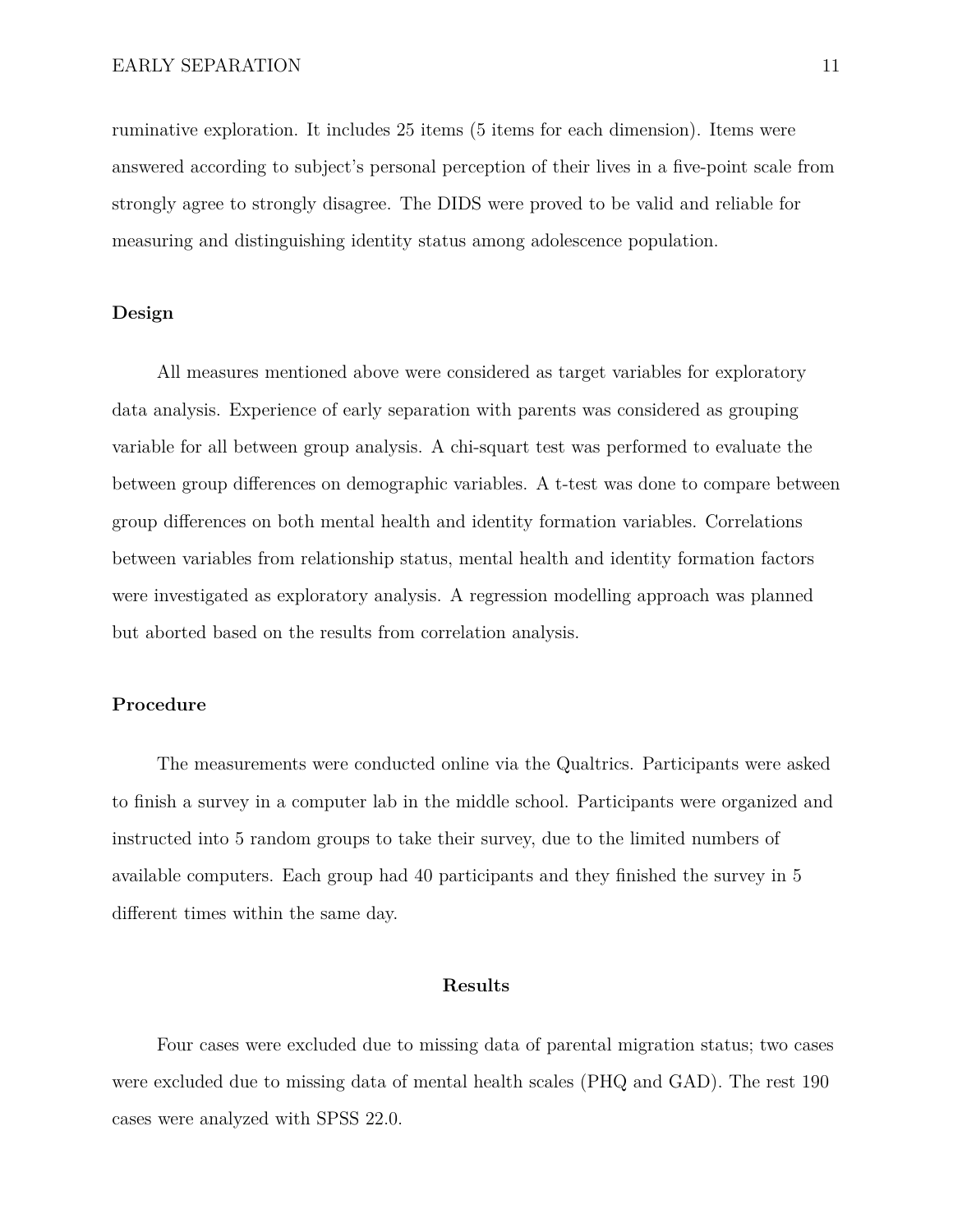#### **Demographics**

The ages of all participants  $(N = 190)$  ranged from 12 to 16 years old  $(M = 13.70, SD = .81)$ . The participants in the experimental group  $(M = 13.53, SD = .82)$ were younger than those in the control group  $(M = 13.95, SD = .73; p < .01)$ . There was

no significant difference in terms of family income between the two groups. Table 1 summarized the information about gender and family income of the two groups.

#### **Influence from Being Left-Behind Children**

Between the left-behind children and the control group, there was no significant difference found on depression symptoms score, SNAP-BD score, Friendship Scale score, all the five dimensions of DIDS, nor their early relationship with primary caretakers. Left-behind children scored significantly lower than control group did on GAD score  $(df = 188, p = 0.026 < 0.05;$  See Table 2 for Independent Sample T-Test statistic)

#### **Influence from Early Relationship with Primary Caretaker**

**Depression, Anxiety and Borderline Personality Tendency.** Self-reported early relationship with primary caretakers was not significantly correlated with participants' scores on PHQ-9, GAD or SNAP-BD (See Table 3 for the correlations statistics).

**Friendship Scale.** Self-reported early relationship with primary caretakers was not significantly correlated with participants' scores on the Friendship Scale (See Table 3 for the correlations statistics).

**Identity Formation.** Self reported Early Relationship with Primary Caretakers was found significantly correlated to scores on two of the five dimensions of DIDS, the Exploration in Breath $(r = 0.165, p = 0.028 < 0.05)$  and Commitment Identification  $(r = 0.166, p = 0.024 < 0.05)$ . Better self-reported Early Relationship with Primary Caretaker indicated higher scores on Exploration in Breath and Commitment Identification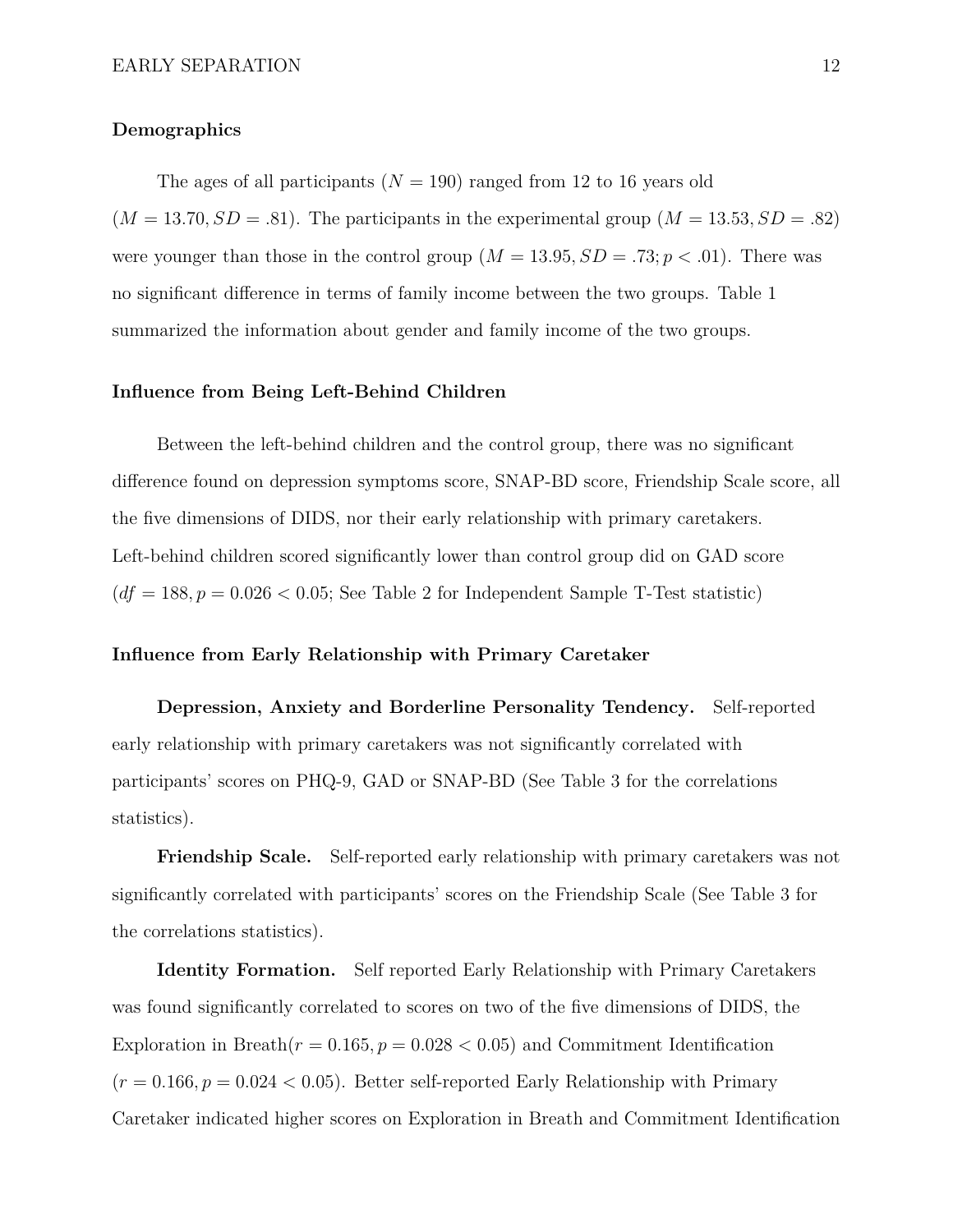(See Table 4 for correlation statistic).

#### **Identity Formation and Mental Health Issues**

Exploration in Depth was significantly correlated to GAD scores  $(r = 0.15, p = 0.04 < 0.05)$ . Higher scores on Exploration in Depth indicated more symptoms on anxiety. Ruminative Exploration was significantly correlated to PHQ-9, GAD-7, and SNAP-BD scores

 $(r = 0.27, p < 0.001; r = 0.30, p < 0.001; r = -0.31, p < 0.001$ . Higher scores in Ruminative Exploration indicated more depression symptoms, anxiety symptoms and borderline personality tendency. No other statistically significant correlation was found between identity formation and mental health variables (See Table 5 for correlation statistic).

#### **Discussion**

In general, the research outcome did not support our hypothesis of the relationship between early parental relationship or separation experience and mental health status such as depression, anxiety, and borderline personality tendency. In our results, experience of early separation from parents did not indicate worse early relationship with primary caretaker. Neither the experience of early separation from parents nor the early relationship with primary caretaker was related to worse mental health at adolescence outcomes. In addiction, neither early separation experience nor low scores in early relationship with primary caretaker could predict worse peer relationship. For identity formation process, early separation experience did not have a significant influence on participants' scores on any one of the five dimensions. Parental migration did not seem to influence these children's relationship with their parents, their abilities of making friends and seeking support from them, nor their identity formation process.

On the other hand, the second hypothesis was partially supported by research outcomes. First, early relationship with primary caretaker was found positively correlated to two identity formation dimensions, the exploration in breath and identification with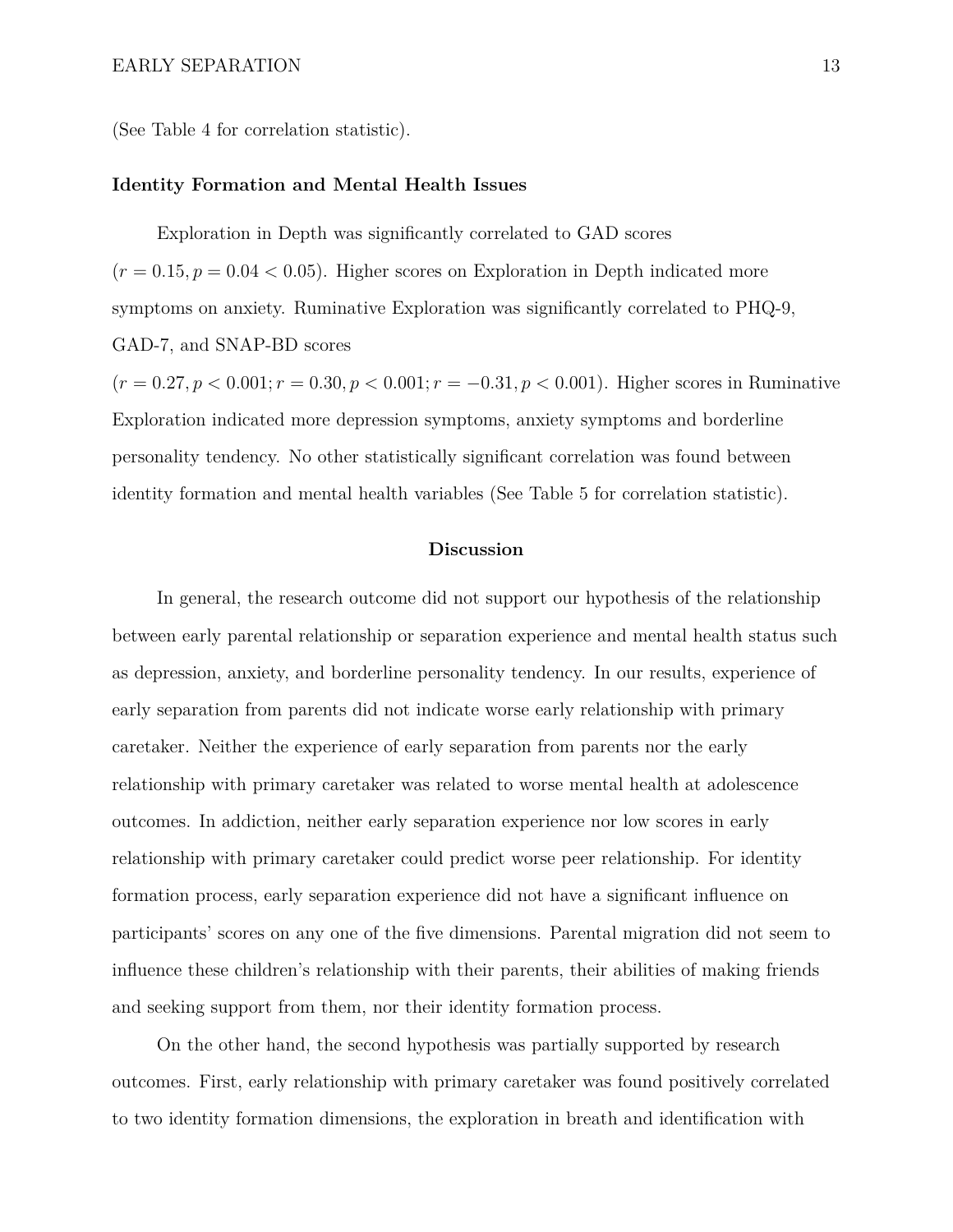commitment. According to Luyckx et al. (2006), the exploration in breath was defined as "involving the investigation of a number of different options", while identification with commitment was a statues that involved with "Identity-related activities consistent with one's potentials ...... characterized by feelings of happiness, certainty, and completeness". This outcome seems to be consistent with the attachment theory. Specifically, it is likely that a good early attachment with primary caretaker is critical for offering a secure view of world and supporting individuals in exploring their environments. Second, one of the five identity formation dimensions, the ruminative exploration, was found positively correlated to mental health problem including depression, anxiety, and borderline personality tendency. This is consistent with Luyckx et al. (2008)'s previous research, and it reflects the concept of Identity Crisis in Erikson's Identity Theory (E. Erikson et al., 1968). However, even though research outcomes support the second hypothesis about the link between early relationship with primary caretaker, identity formation and mental health outcomes, the original research question, which is whether identity formation serves as a pathway leading early relationship with primary caretakers to psychopathic mental health outcomes, was not supported by the research outcomes. Early relationship with primary caretaker and mental health outcomes at adolescence were correlated with identity formation for different dimensions respectively. This finding is also consistent with the "missing" correlation between early experience of separation (or worse self-reported early relationship with parents) and mental health outcomes.

Our research did not support the main hypothesis that negative early relationship with primary caretaker or having early separation experience from parents is related to problematic mental health outcomes at adolescence. Surprisingly, early experience of separation from parents is not correlated to early relationship with primary caretaker or any other target variables, including both mental health outcomes (PHQ, GAD, BD) and social indexes (identity formation and peer relationship). Even though limited supports were found for both the attachment theory and the identity formation theory, the results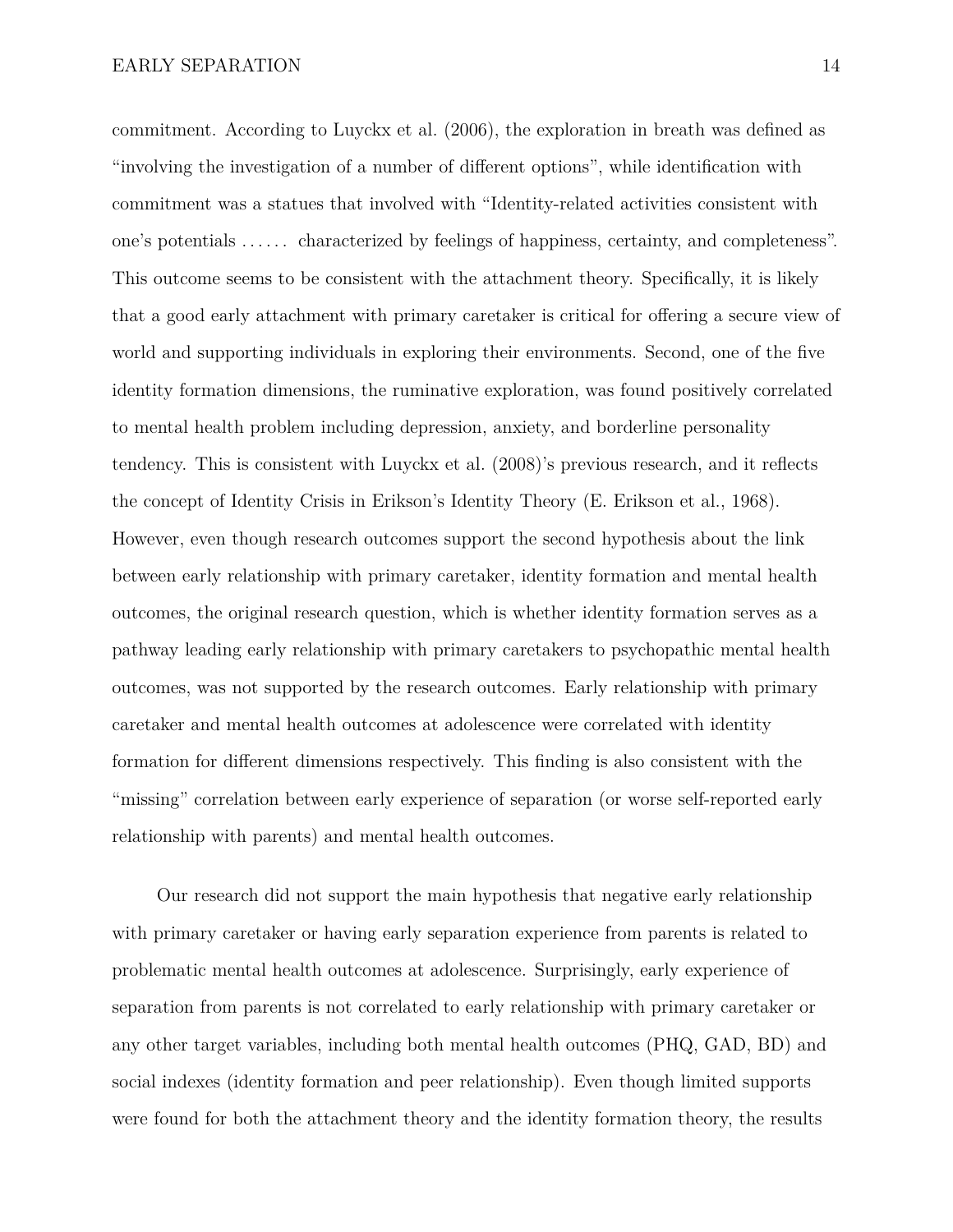did not support the hypothesis that identity formation serves as the mediator for the potential correlation between early negative parental experience and later mental health risks. This finding, on the other hand, seems to be consistent with those previous literature which emphasize the role of other social factors (SES, parental education level, etc.) instead of the separation experience as adolescence mental health risks indicators. Among this controlled sample, the positive correlation between early separation experience and problematic mental health conditions at adolescence seems to disappear.

It is also possible that we failed to find the potential correlations because of the several limitations in conducting the research. First, due to insufficient control over data collection, only a very limited amount of the subjects reported the age when their parents first left them and moved to cities. Lacking information about age of separation makes it difficult to evaluate the homogeneity within experimental group. Age of separation is important according to the attachment theory as earlier age of separation is believed to be related to worse mental health outcome. Second, the mean age of our research's experimental group is 13.53 years old. It is younger than the average age of onsets for most of the mental health disorders, and the participants are on the very beginning of their identity formation stage according to Erikson's theory. This may explain why the research outcomes were different from most of previous literature which report that left-behind children are at risk for mental health issues at adolescence. Third, due to recruitment restriction from school schedule, the control group had only eight-grade students while the left-behind group had both seven-grade and eight-grade students. This had led to smaller mean of age in the left-behind group. Although data showed no correlation between age and other variables we measured, this may be a potential influential issue in data analysis. It is possible that the eight-graders have much higher life pressure from school due to the intensive preparation for the upcoming high school entrance examination. Nonetheless, further studies are needed to draw confident conclusion on the relationship between early parental separation experience and later mental health issues. Future researches could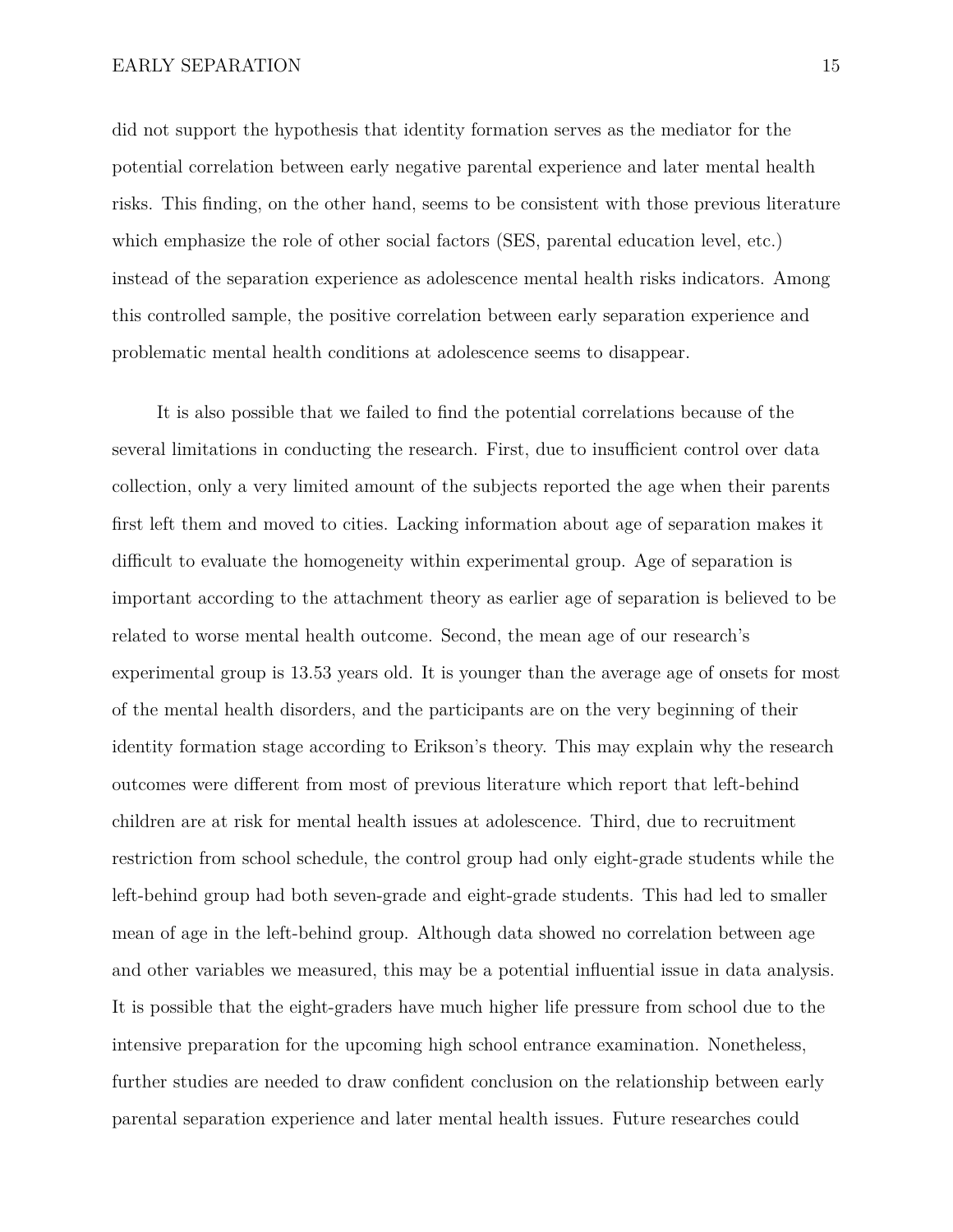consider designs that focus on situational and domain-specific variables such as emotional regulation, intimacy relationship, and social interactions.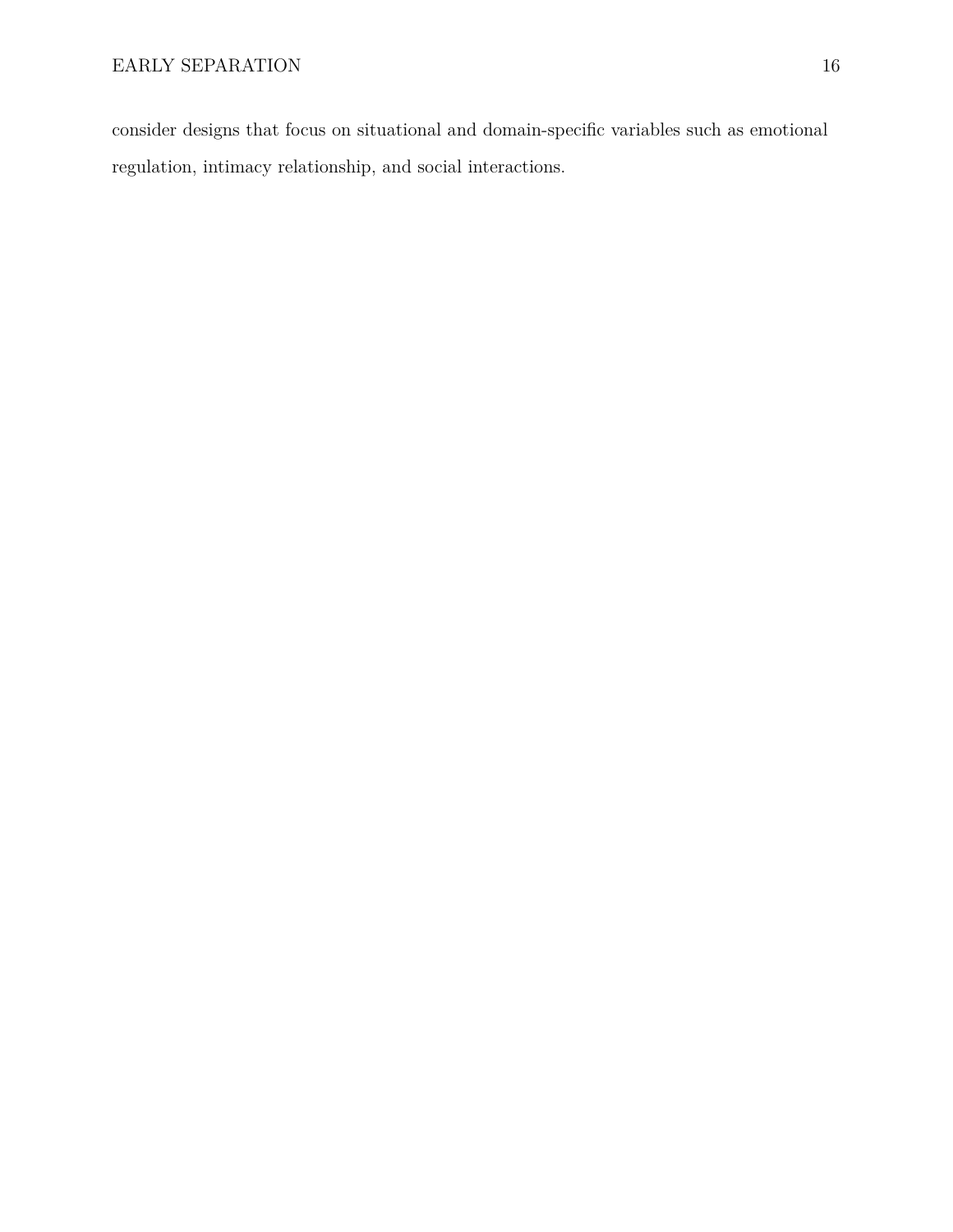#### References

- Barone, L. (2003). Developmental protective and risk factors in borderline personality disorder: A study using the adult attachment interview. *Attachment & Human Development*, *5* (1), 64–77.
- Bartle-Haring, S., Brucker, P., & Hock, E. (2002). The impact of parental separation anxiety on identity development in late adolescence and early adulthood. *Journal of Adolescent Research*, *17* (5), 439–450.
- Berzonsky, M. D. (1985). Diffusion within marcia's identity-status paradigm: Does it foreshadow academic problems? *Journal of Youth and Adolescence*, *14* (6), 527–538.
- Berzonsky, M. D. (2003). Identity style and well-being: Does commitment matter? *Identity*, *3* (2), 131–142.
- Bowlby, J. (1969). Attachment, vol. 1 of attachment and loss. New York: Basic Books.
- Coffino, B. (2009). The role of childhood parent figure loss in the etiology of adult depression: Findings from a prospective longitudinal study. *Attachment & human development*, *11* (5), 445–470.
- Erikson, E. H. (1978). *Adulthood.* WW Norton & Co.
- Erikson, E. et al. (1968). Identity: Youth and crisis. New York: Norton.
- Furukawa, T., Mizukawa, R., Hirai, T., Fujihara, S., Kitamura, T., & Takahashi, K. (1998). Childhood parental loss and schizophrenia: Evidence against pathogenic but for some pathoplastic effects. *Psychiatry research*, *81* (3), 353–362.
- Grossman, S. M., Shea, J. A., & Adams, G. R. (1980). Effects of parental divorce during early childhood on ego development and identity formation of college students. *Journal of Divorce*, *3* (3), 263–272.
- Grotevant, H. D., & Cooper, C. R. (1985). Patterns of interaction in family relationships and the development of identity exploration in adolescence. *Child development*, *56* (2), 415–428.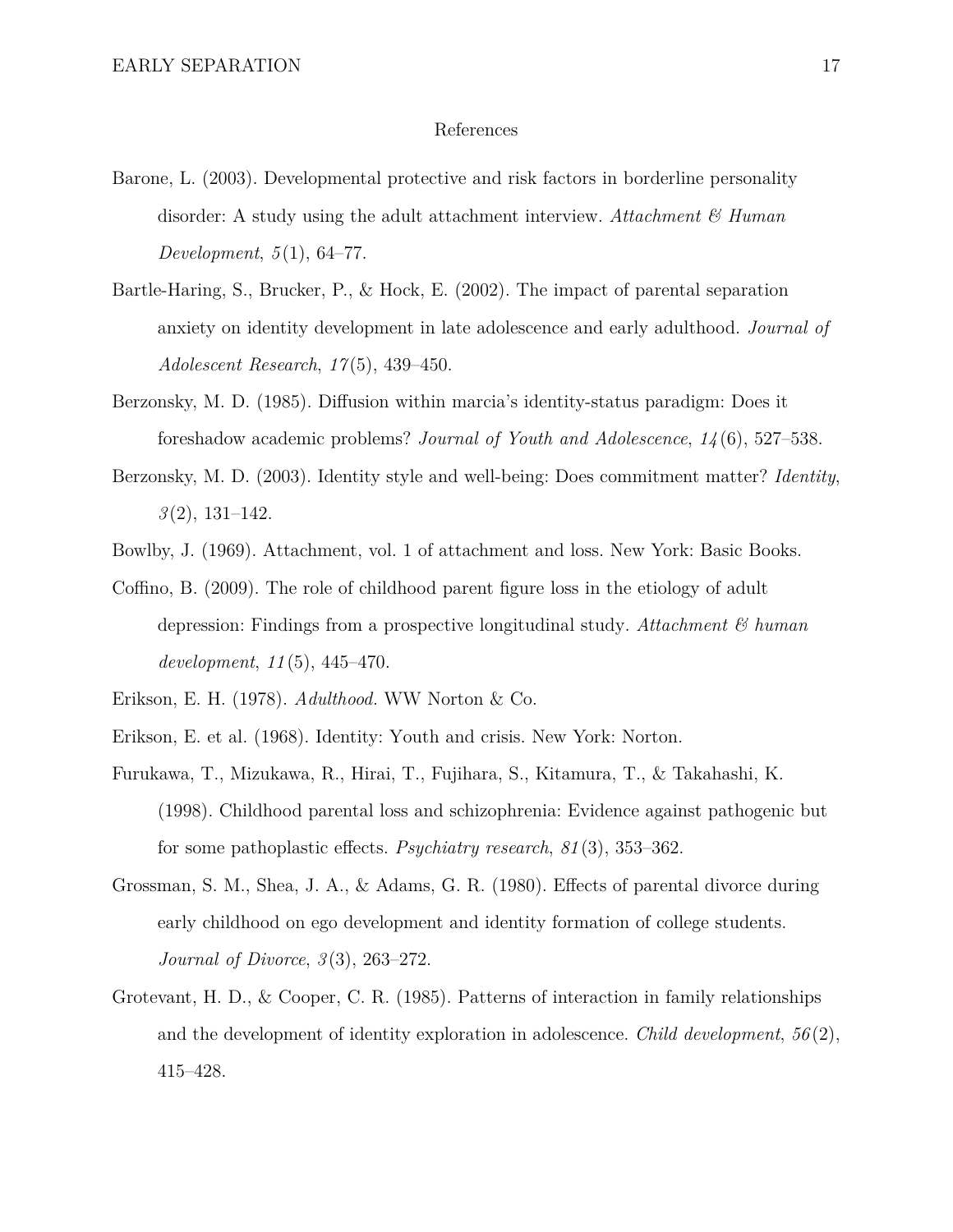- Guerra, A. L., & Braungart-Rieker, J. M. (1999). Predicting career indecision in college students: The roles of identity formation and parental relationship factors. *The career development quarterly*, *47* (3), 255–266.
- Harris, T., Brown, G. W., & Bifulco, A. (1986). Loss of parent in childhood and adult psychiatric disorder: The role of lack of adequate parental care. *Psychological medicine*, *16* (3), 641–659.
- Haslam, M. (1978). Separation experiences and other emotional traumata in childhood, and their relationship to subsequent adolescent breakdown. *International Journal of Social Psychiatry*, *24* (4), 295–303.
- Hawthorne, G., & Griffith, P. (2000). *The friendship scale: Development and properties*. Centre for Health Program Evaluation Melbourne.
- Kendler, K. S., Neale, M. C., Kessler, R. C., Heath, A. C., & Eaves, L. J. (1992). Childhood parental loss and adult psychopathology in women: A twin study perspective. *Archives of General Psychiatry*, *49* (2), 109–116.
- Kroenke, K., & Spitzer, R. L. (2002). The phq-9: A new depression diagnostic and severity measure. *Psychiatric annals*, *32* (9), 509–515.
- Krueger, D. W. (1983). Childhood parent loss: Developmental impact and adult psychopathology. *American journal of psychotherapy*, *37* (4), 582–592.
- Kunugi, H., Sugawara, N., Aoki, H., Nanko, S., Hirose, T., & Kazamatsuri, H. (1995). Early parental loss and depressive disorder in japan. *European archives of psychiatry and clinical neuroscience*, *245* (2), 109–113.
- Letzter-Pouw, S., & Werner, P. (2012). The relationship between loss of parents in the holocaust, intrusive memories, and distress among child survivors. *American Journal of Orthopsychiatry*, *82* (2), 201.
- Lucas, M. (1997). Identity development, career development, and psychological separation from parents: Similarities and differences between men and women. *Journal of Counseling Psychology*, *44* (2), 123.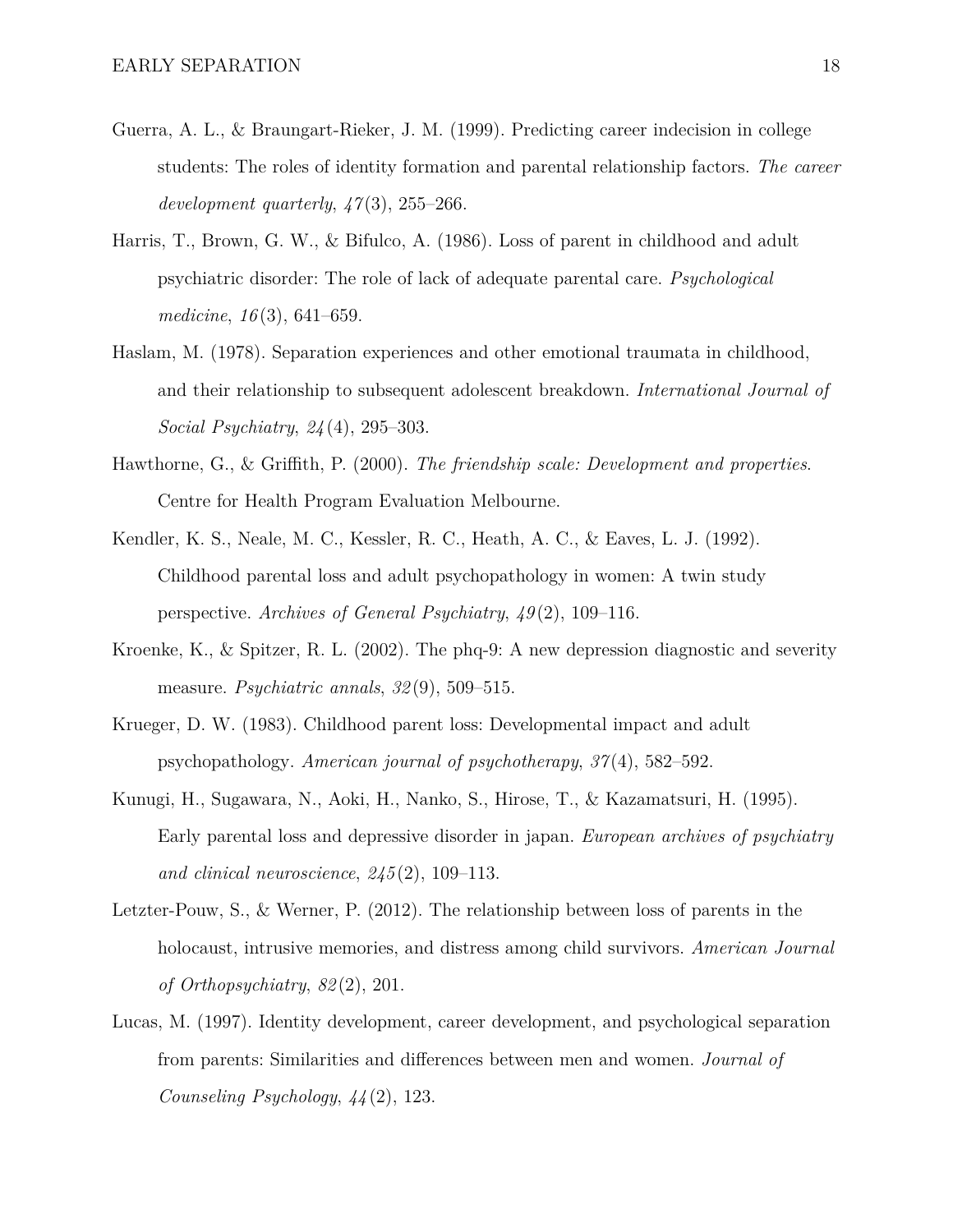- Luo, J., Gao, W., & Zhang, J. (2011). The influence of school relationships on anxiety and depression among chinese adolescents whose parents are absent. *Social Behavior and Personality: an international journal*, *39* (3), 289–298.
- Luyckx, K., Goossens, L., Soenens, B., & Beyers, W. (2006). Unpacking commitment and exploration: Preliminary validation of an integrative model of late adolescent identity formation. *Journal of adolescence*, *29* (3), 361–378.
- Luyckx, K., Schwartz, S. J., Berzonsky, M. D., Soenens, B., Vansteenkiste, M., Smits, I., & Goossens, L. (2008). Capturing ruminative exploration: Extending the four-dimensional model of identity formation in late adolescence. *Journal of Research in Personality*, *42* (1), 58–82.
- Luyckx, K., Soenens, B., Vansteenkiste, M., Goossens, L., & Berzonsky, M. D. (2007). Parental psychological control and dimensions of identity formation in emerging adulthood. *Journal of Family Psychology*, *21* (3), 546.
- Malone, J. C., Westen, D., & Levendosky, A. A. (2011). Personalities of adults with traumatic childhood separations. *Journal of clinical psychology*, *67* (12), 1259–1282.
- Marcia, J. E. (2002). Identity and psychosocial development in adulthood. *Identity: An international journal of theory and research*, *2* (1), 7–28.
- McLeod, J. D. (1991). Childhood parental loss and adult depression. *Journal of Health and Social Behavior*, 205–220.
- Meeus, W. [Wim]. (1996). Studies on identity development in adolescence: An overview of research and some new data. *Journal of youth and adolescence*, *25* (5), 569–598.
- Meeus, W. [WIM], Oosterwegel, A., & Vollebergh, W. (2002). Parental and peer attachment and identity development in adolescence. *Journal of adolescence*, *25* (1), 93–106.
- Mishne, J. (1979). Parental abandonment: A unique form of loss and narcissistic injury. *Clinical Social Work Journal*, *7* (1), 15–33.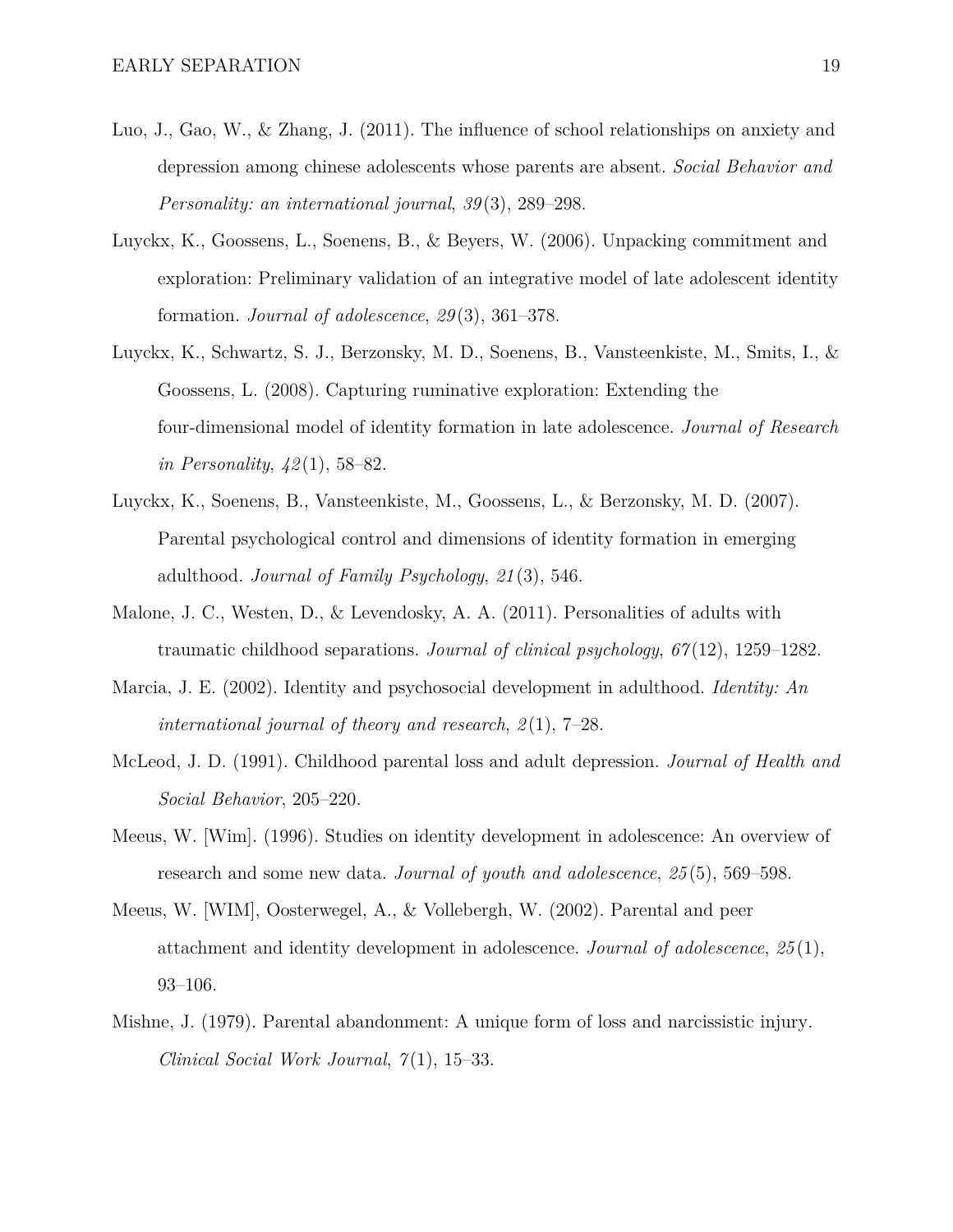- Räikkönen, K., Lahti, M., Heinonen, K., Pesonen, A.-K., Wahlbeck, K., Kajantie, E., . . . Eriksson, J. G. (2011). Risk of severe mental disorders in adults separated temporarily from their parents in childhood: The helsinki birth cohort study. *Journal of psychiatric research*, *45* (3), 332–338.
- Roy, A. (1980). Parental loss in childhood and onset of manic-depressive illness. *The British Journal of Psychiatry*, *136* (1), 86–88.
- Rusby, J. S., & Tasker, F. (2008). Childhood temporary separation: Long-term effects of the british evacuation of children during world war 2 on older adults' attachment styles. *Attachment & human development*, *10* (2), 207–221.
- S.X. Zhou, E. L. (2012). *Screening of depression*.
- Schiffman, J., Abrahamson, A., Cannon, T., LaBrie, J., Parnas, J., Schulsinger, F., & Mednick, S. (2001). Early Rearing Factors in Schizophrenia. *International Journal of Mental Health*, *30* (1), 3–16. doi:10.1080/00207411.2001.11449507
- Slavich, G. M., Monroe, S. M., & Gotlib, I. H. (2011). Early parental loss and depression history: Associations with recent life stress in major depressive disorder. *Journal of Psychiatric Research*, *45* (9), 1146–1152.
- Spitzer, R. L., Kroenke, K., Williams, J. B., & Löwe, B. (2006). A brief measure for assessing generalized anxiety disorder: The gad-7. *Archives of internal medicine*, *166* (10), 1092–1097.
- Srinivasan, T., & Raman, K. (1988). Early child parent separation and risk for childhood psychopathology. *Indian journal of psychiatry*, *30* (3), 283.
- Stephen, J., Fraser, E., & Marcia, J. E. (1992). Moratorium-achievement (mama) cycles in lifespan identity development: Value orientations and reasoning system correlates. *Journal of adolescence*, *15* (3), 283.
- Tennant, C. (1991). Parental loss in childhood: Its effect in adult life. *Social psychiatry: Theory, methodology, and practice*, 305–327.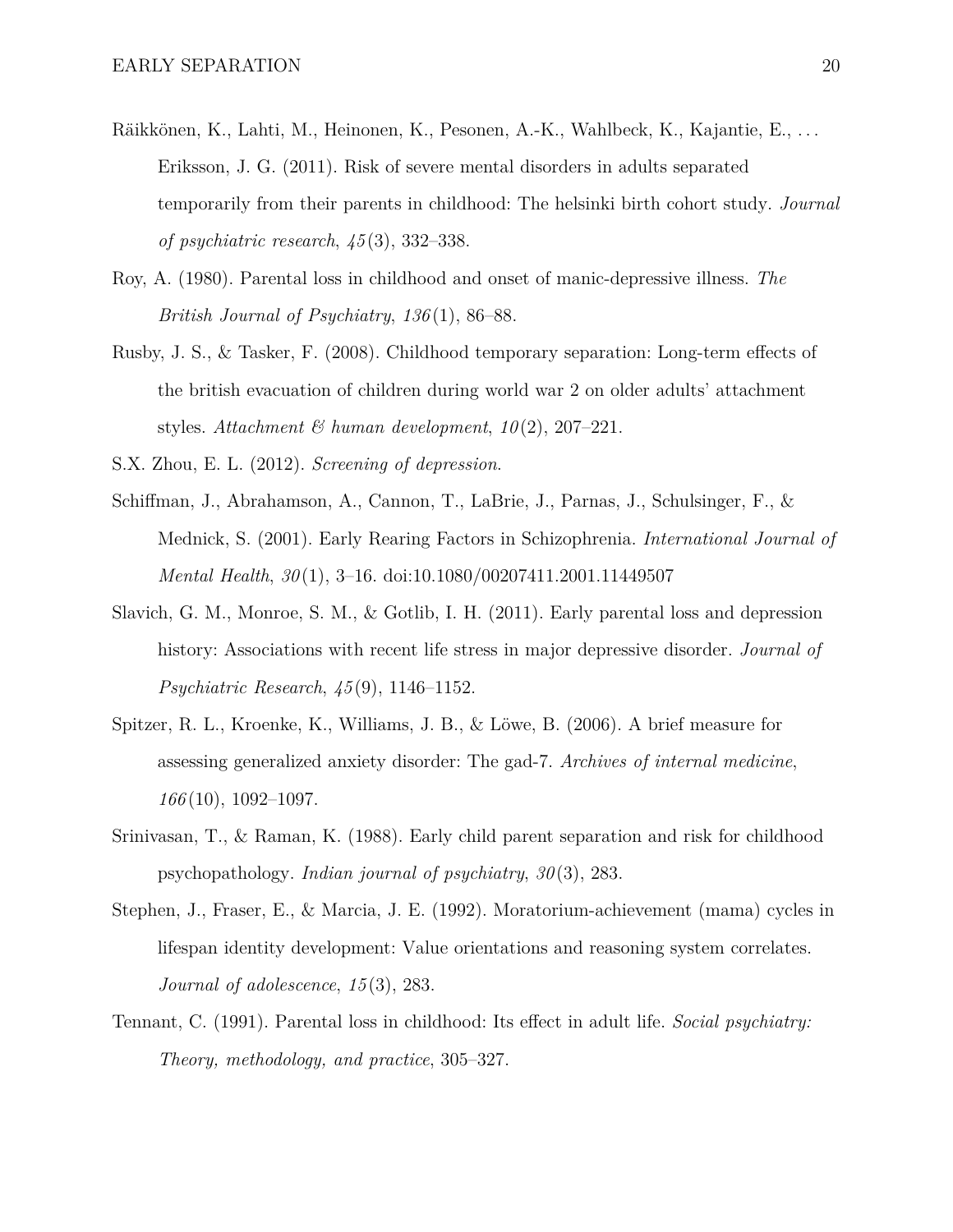- Tennant, C., Bebbington, P., & Hurry, J. (1980). Parental death in childhood and risk of adult depressive disorders: A review. *Psychological Medicine*, *10* (2), 289–299.
- Waterman, A. S. (1982). Identity development from adolescence to adulthood: An extension of theory and a review of research. *Developmental psychology*, *18* (3), 341.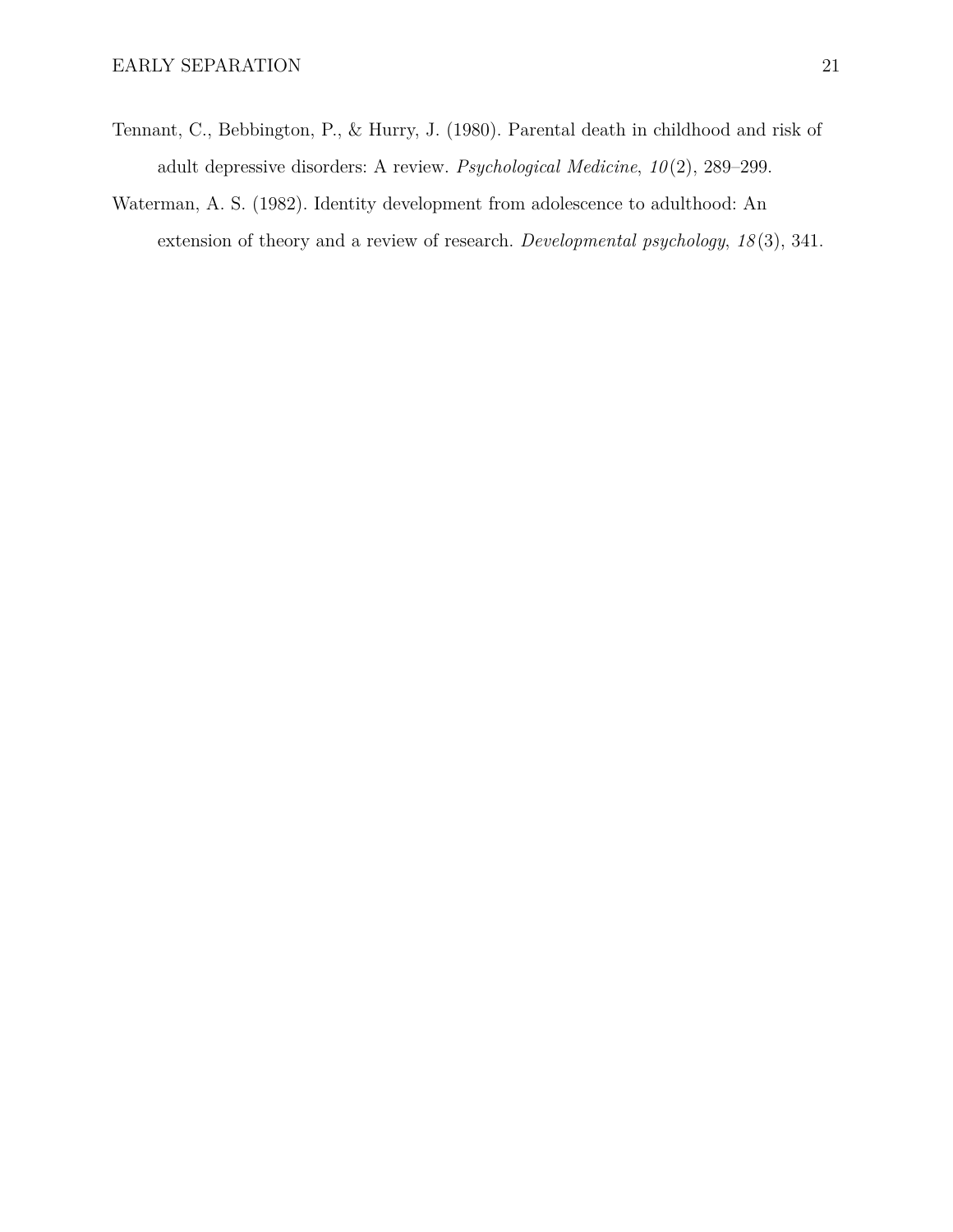## Table 1

# *SES Information for Participants*

|        |                                    |                 | Left-Behind | Control          |         | Total<br>$N = 77$ $N = 190$ |      |
|--------|------------------------------------|-----------------|-------------|------------------|---------|-----------------------------|------|
|        |                                    |                 | $N = 113$   |                  |         |                             |      |
|        |                                    | $\, n$          | $\%$        | $\boldsymbol{n}$ | $\%$    | $\, n$                      | $\%$ |
| Gender | Male                               | 66              | 58.4        |                  | 39 51.3 | 105                         | 55.6 |
|        | Female                             | 47              | 41.6        | 37               | 48.7    | 84                          | 44.4 |
|        | Family Monthly Less than 1,000 RMB | $5\overline{)}$ | 4.4         | 2 <sup>1</sup>   | 2.6     | $7\overline{ }$             | 3.7  |
| Income | $(\$160)$                          |                 |             |                  |         |                             |      |
|        | $1,000 - 5,000$ RMB                |                 | 75 66.4     |                  | 55 72.4 | 130                         | 68.8 |
|        | $(\$160 - \$800)$                  |                 |             |                  |         |                             |      |
|        | $5,000 - 10,000$ RMB               |                 | 26 23.0     | 13               | 17.1    | 39                          | 20.6 |
|        | $(\$ 800 - \$ 1,600)$              |                 |             |                  |         |                             |      |
|        | More than $10,000$ RMB $5$         |                 | 4.4         | 6                | 7.9     | 11                          | 5.8  |
|        | $(\$1,600)$                        |                 |             |                  |         |                             |      |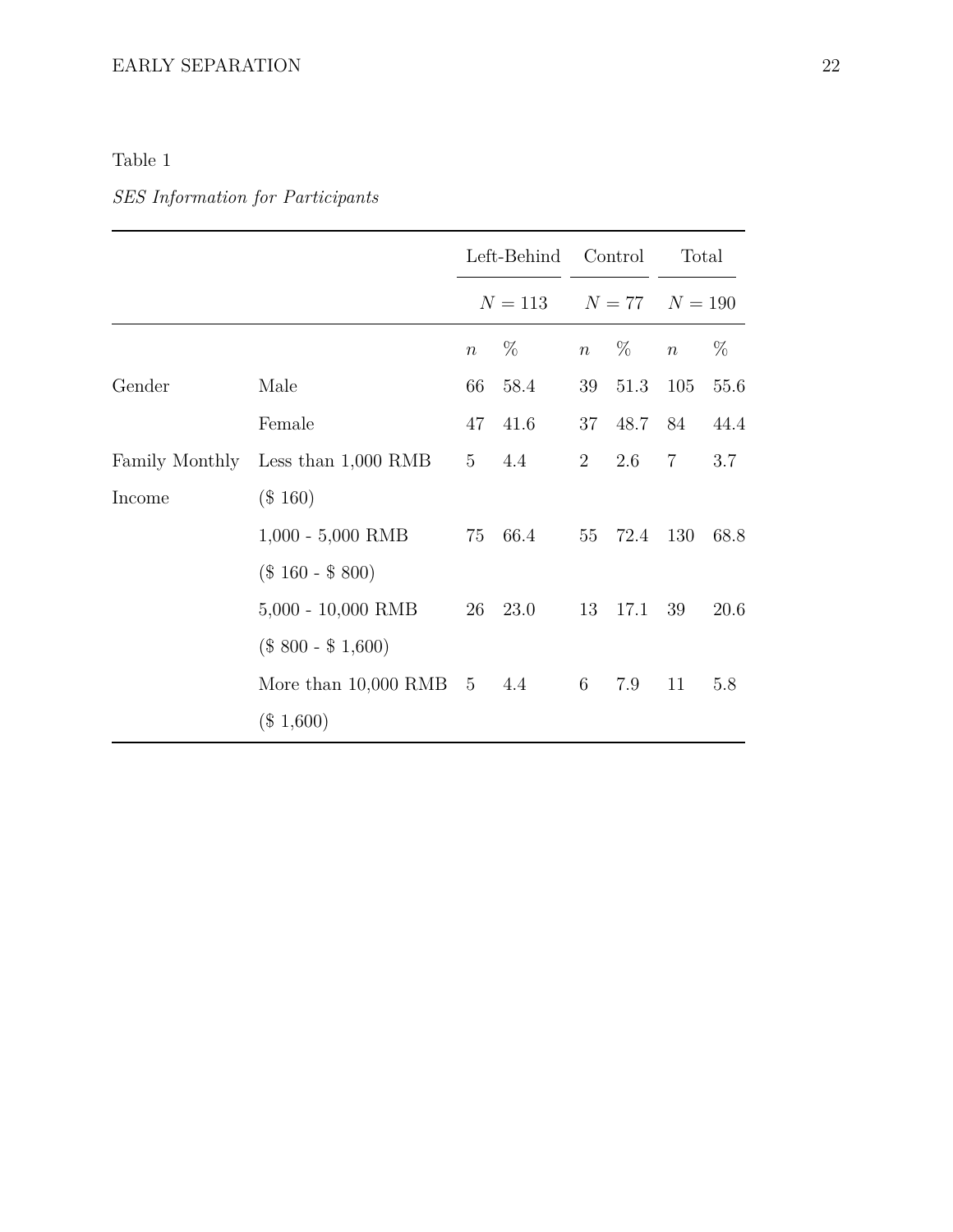### Table 2

*t-test for target variables between control group and left-behind children*

|                         | t       | df  | $Sig.$ (2-tailed) | Mean Difference | Std. Error Difference |
|-------------------------|---------|-----|-------------------|-----------------|-----------------------|
| PHQ                     | 1.82    | 188 | 0.07              | 1.31            | 0.72                  |
| GAD                     | 2.25    | 188 | $0.03*$           | 1.31            | 0.58                  |
| BD                      | $-1.82$ | 188 | 0.07              | $-1.50$         | 0.82                  |
| CommitMaking            | 0.47    | 178 | 0.64              | 0.29            | 0.61                  |
| ExploreBreath           | $-1.29$ | 176 | 0.20              | $-0.66$         | 0.51                  |
| ExploreRuminative       | $-0.30$ | 182 | 0.76              | $-0.16$         | 0.52                  |
| CommitIndentification   | $-0.82$ |     | 184 0.41          | $-0.46$         | 0.56                  |
| ExploreDepth            | $-0.09$ | 179 | 0.93              | $-0.04$         | 0.48                  |
| Friendship              | 0.73    | 180 | 0.47              | 0.35            | 0.47                  |
| Early Relationship with | 0.49    | 187 | 0.63              | 0.09            | 0.19                  |
| Primary Caretaker       |         |     |                   |                 |                       |

*Note.*  $*_{p} < .05$  (2-tailed).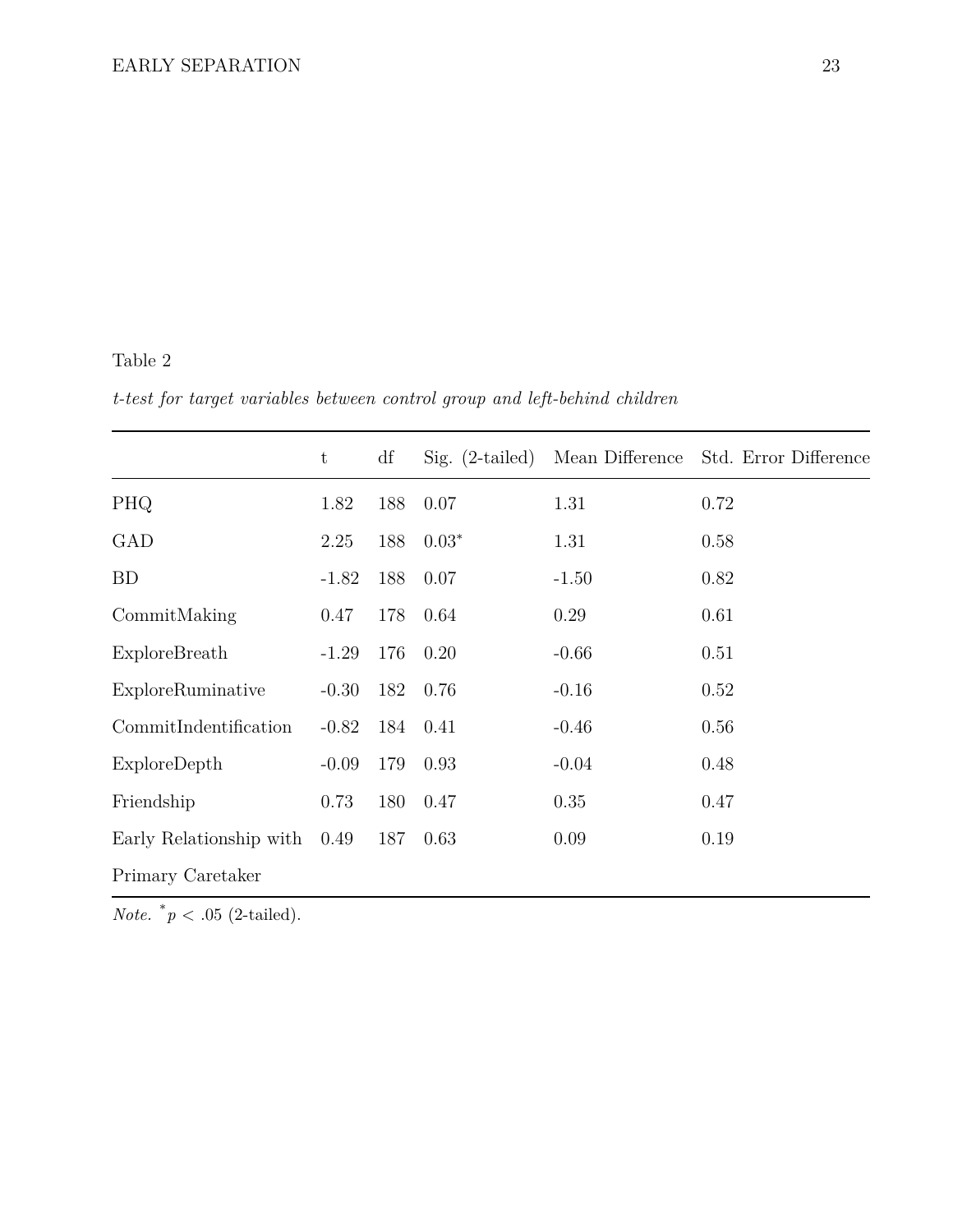Table 3

*Correlations Between Mental Health Indexes and Early Relationship with Caretaker*

|                         |                  | PHQ                | GAD            | <b>BD</b>          | Friendship   | Relationship |
|-------------------------|------------------|--------------------|----------------|--------------------|--------------|--------------|
| PHQ                     | $\boldsymbol{r}$ | $\mathbf{1}$       | $.67**$        | $-0.59**$          | $-0.13$      | $-0.02$      |
|                         | $\mathrm{Sig}.$  |                    | $0.00\,$       | $0.00\,$           | $0.09\,$     | 0.74         |
|                         | $\boldsymbol{N}$ | 190                | 190            | 190                | 182          | 189          |
| GAD                     | $\,r\,$          | $.67**$            | $\mathbf{1}$   | $-0.57^{\ast\ast}$ | $-0.17*$     | $-0.07$      |
|                         | Sig.             | $0.00\,$           |                | $0.00\,$           | 0.02         | 0.37         |
|                         | $\cal N$         | $190\,$            | 190            | 190                | 182          | 189          |
| <b>BD</b>               | $\bar{r}$        | $-0.59^{\ast\ast}$ | $-0.57**$      | $\mathbf{1}$       | $0.22**$     | 0.13         |
|                         | Sig.             | 0.00               | 0.00           |                    | $0.00\,$     | 0.08         |
|                         | $\cal N$         | 190                | 190            | 190                | 182          | 189          |
| Friendship              | $\boldsymbol{r}$ | $-0.13$            | $-0.17^{\ast}$ | $0.22**$           | $\mathbf{1}$ | $-0.10$      |
|                         | Sig.             | $0.09\,$           | $0.02\,$       | 0.00               |              | 0.17         |
|                         | $\cal N$         | 182                | 182            | 182                | 182          | 181          |
| Early Relationship with | $\bar{r}$        | $-0.02$            | $-0.07$        | $0.13\,$           | $-0.10$      | $\,1\,$      |
| Primary Caretaker       | Sig.             | 0.74               | 0.37           | $0.08\,$           | 0.17         |              |
|                         | $\cal N$         | 189                | 189            | 189                | 181          | 189          |

*Note.*  $*_{p}$  < .05 (2-tailed).  $*_{p}$  < .01 (2-tailed).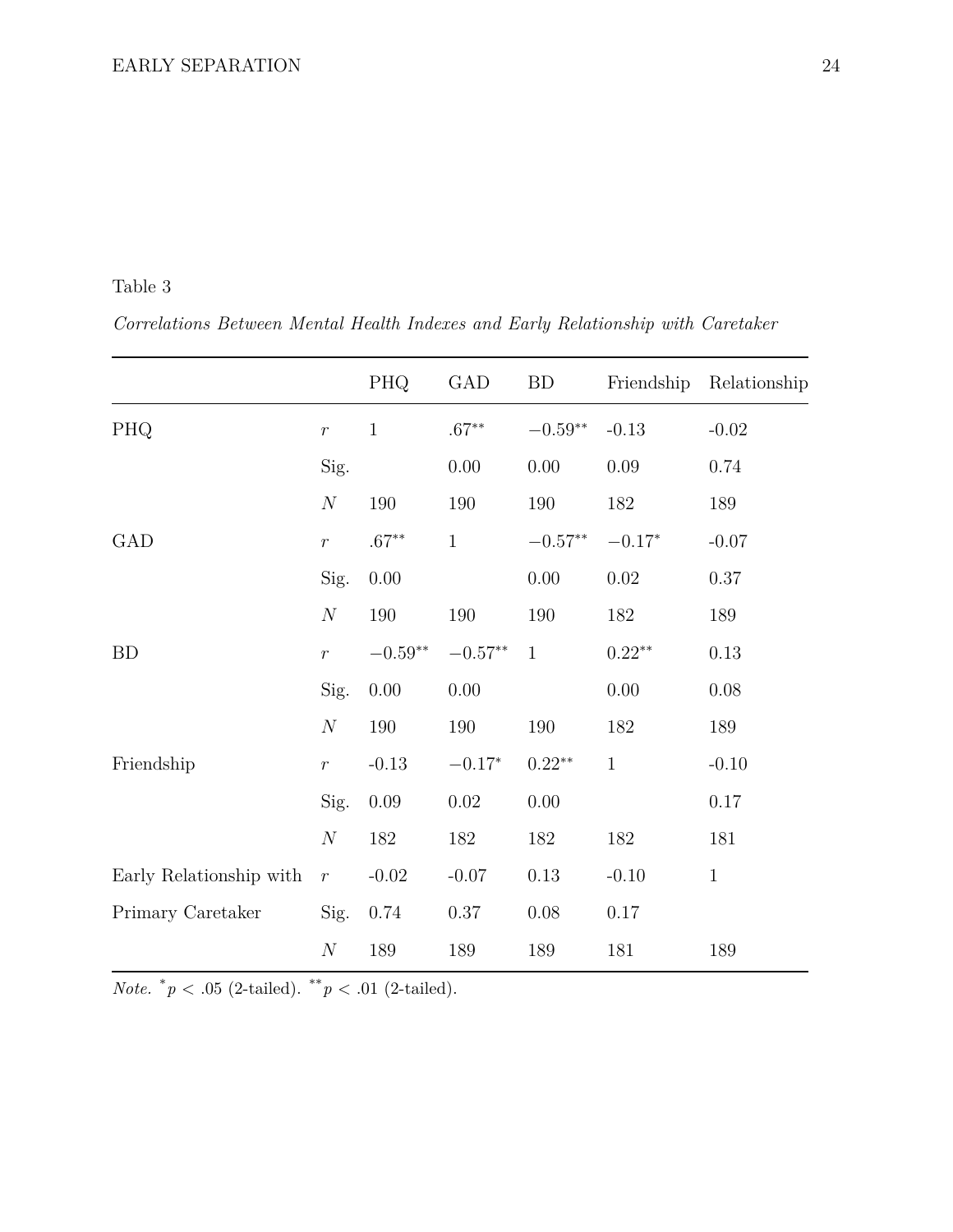| 1 |  |
|---|--|
|   |  |
| г |  |

| .<br>^<br>j<br>Ç<br>$\ddot{\phantom{0}}$<br>ζ                                            |
|------------------------------------------------------------------------------------------|
| $0.700$ $0.107$                                                                          |
| 4<br>i<br>Casar<br>ţ<br>i<br>$\overline{\cdot}$<br>$\frac{1}{2}$<br>$\mathfrak{c}$       |
| سسسا<br>ļ                                                                                |
| z                                                                                        |
| 5<br>ŗ<br>I                                                                              |
| π<br>י<br>ו<br>ŀ<br>I                                                                    |
| C<br>CO<br>$\frac{1}{2}$<br>$\frac{1}{2}$<br>ſ                                           |
| $\ddot{\phantom{0}}$<br>$\frac{1}{2}$<br>P<br>Í<br>$\mathcal{L}_{\mathsf{conv}}$<br>しりこく |

|                         |                      | Relationship             | $\label{eq:1} \text{Commit}$ | Explore       | Explore     | Commit          |
|-------------------------|----------------------|--------------------------|------------------------------|---------------|-------------|-----------------|
|                         |                      |                          | Making                       | <b>Breath</b> | Ruminative  | Indentification |
| Early Relationship with | ٤                    | $\overline{\phantom{0}}$ | 0.08                         | $0.17^*$      | 0.02        | $0.17*$         |
| Primary Caretaker       | Sig.                 |                          | 0.30                         | 0.03          | $0.80\,$    | $0.02\,$        |
|                         | $\mathbb{N}^d$       | $189^d$                  | $179^d$                      | $177^d$       | $183^d$     | $185^d$         |
| CommitMaking            | $\ddot{\phantom{0}}$ | 0.08                     |                              | $0.50***$     | 0.03        | $0.67***$       |
|                         | Sig.                 | 0.30                     |                              | $0.00$        | $0.65\,$    | $0.00\,$        |
|                         | $N^d$                | $179^d$                  | $180^d$                      | $170^d$       | $176^d$     | $177^d$         |
| ExploreBreath           | L                    | $0.17^*$                 | $0.50^{**}$                  |               | $0.30**$    | $0.47***$       |
|                         | Sig.                 | 0.03                     | 0.00                         |               | 0.00        | $0.00\,$        |
|                         | $N^d$                | $177^d$                  | $170^d$                      | $178^d$       | $173^d$     | $175^d$         |
| ExploreRuminative       | $\ddot{\mathcal{L}}$ | 0.02                     | 0.03                         | $0.30**$      |             | 0.13            |
|                         | Sig.                 | $0.80\,$                 | $0.65$                       | $0.00$        |             | 0.09            |
|                         | $\mathcal{N}^d$      | $183^d$                  | $176^d$                      | $173^d$       | $184^d$     | $181^d$         |
| CommitIndentification   | $\overline{r}$       | $17^*$                   | $.67**$                      | $47**$        | $\ddot{1}3$ |                 |
|                         | Sig.                 | 0.02                     | $0.00$                       | $0.00\,$      | 0.09        |                 |
|                         | $N^d$                | $185^d$                  | $177^d$                      | $175^d$       | $181^d$     | $186^d$         |
| ExploreDepth            | L                    | 0.12                     | $0.50***$                    | $0.61***$     | $0.35***$   | $0.44***$       |
|                         | Sig.                 | 0.12                     | $0.00$                       | 0.00          | $0.00$      | $0.00\,$        |
|                         | $N^d$                | $180^d$                  | $172^d$                      | $170^d$       | $177^d$     | $178^d$         |
|                         |                      |                          |                              |               |             |                 |

*Note.*

 $p < .05$  (2-tailed).

*p*

 $p < .01$  (2-tailed).

d*N* variates due to missing data.